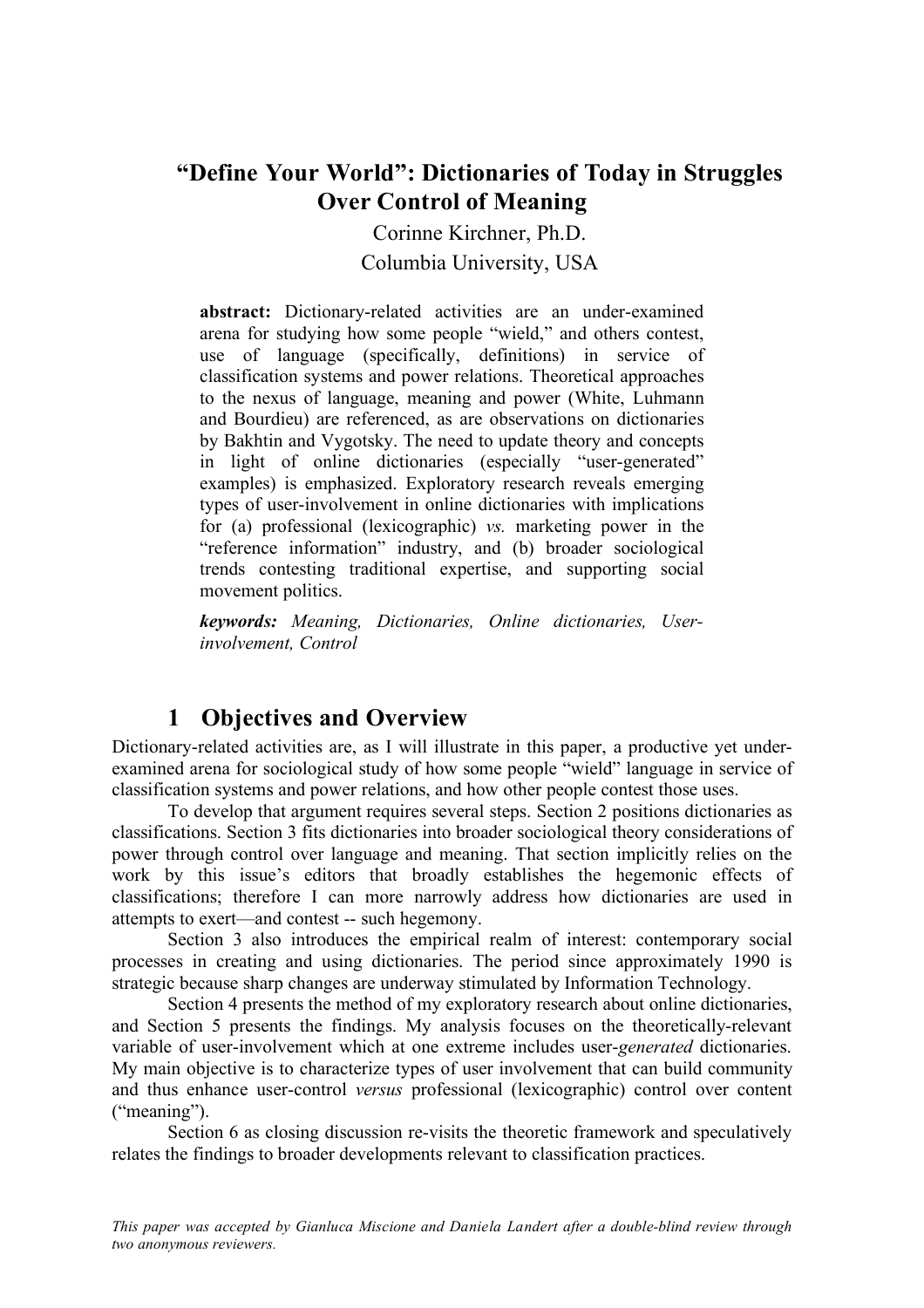# **2 Dictionaries and Classification Systems**

The case for studying dictionaries as sources of insights into sociology of classification systems can be approached from two directions: first, dictionaries as used in creating or supporting other classification systems, which necessarily rely on terminology; second, dictionaries themselves as constituting classification systems.

## *2.1 Dictionaries in Creating/Supporting Other Classifications*

Little is known about dictionary usage patterns in general so the lack of firm evidence about their use in creating classifications is hardly surprising. However, a strong sense of intertwining between dictionaries and other classifications emerges from the World Health Organization's (WHO) website about its "family" of classifications<sup>1</sup>. The site explicitly states the importance of maximizing "synergies" between classification and compilations of terminology. Furthermore, a search on WHO's site for "Dictionary" revealed hundreds of citations to specialized and general dictionaries for use along with WHO classifications and training protocols.

Beyond WHO, the fact that classification systems often create their own "glossaries" provides indirect evidence that dictionaries had been consulted and judged inadequate, presumably because definitions were too broad or variegated for the precise purpose of those classifications (and/or possibly because writing their own definitions extends [hegemonic] control by the authors of classifications).

## *2.2 Dictionaries as Classifications*

Traditional dictionaries – more precisely, their creators and critics – have been guided by criteria for classifications summarized as follows by Bowker and Star (1999): Complete coverage within a specified domain; Principles of organization that are easy-tocomprehend and follow; Categories that are exhaustive and clearly separated. However, as Bowker & Star (1999) attest holds true for all classifications, those criteria are idealized. Thus, in practice, lexicographers debate and make judgment calls about the multitude of potential entries that do not neatly meet those criteria<sup>2</sup>; their decisions can prove consequential for individuals and groups in more and less significant ways.<sup>3</sup>

Classificatory decisions range from the threshold question of which words or phrases should be included at all (e.g., "Nonce" words are typically excluded, but when

<sup>&</sup>lt;sup>1</sup> A WHO classification is the major touchstone for Bowker and Star's (1999) seminal analysis of the social nature and significance of classifications.<br><sup>2</sup> For example, see discussions about classification problems regarding polysemy and homonymy

when determining separate dictionary entries, e.g. in Landau, 2001; Malakhovski, 1987, and Robins, 1987.<br><sup>3</sup> For example, from a March 23, 2009 entry on the Law Professors Blog Network: "… there is a

revolution going on in the law with respect to the recognition of gay marriages. Therefore, it is not surprising that the dictionary definition of marriage has now been changed, at least according to Merriam-Webster. " Accessed August 20, 2009 at: //lawprofessors.typepad.com/adjunctprofs/2009/ 03/dictionary-definition-of-marriage-has-changed-.html

An example at the more trivial end comes from a British columnist and Scrabble player, "There is, however, one enormous problem with playing Scrabble with North Americans –…There are two Scrabble dictionaries, one for North Americans, one for Brits…." He complains that his word was in the British dictionary but since he was vacationing in North America, he lost because that dictionary did not contain it. Accessed August 16 at: //www.independent.co.uk/opinion/columnists/ dom-joly/dom-joly-britannia-rules-at-scrabble-and-thats-my-final-word-1772855.html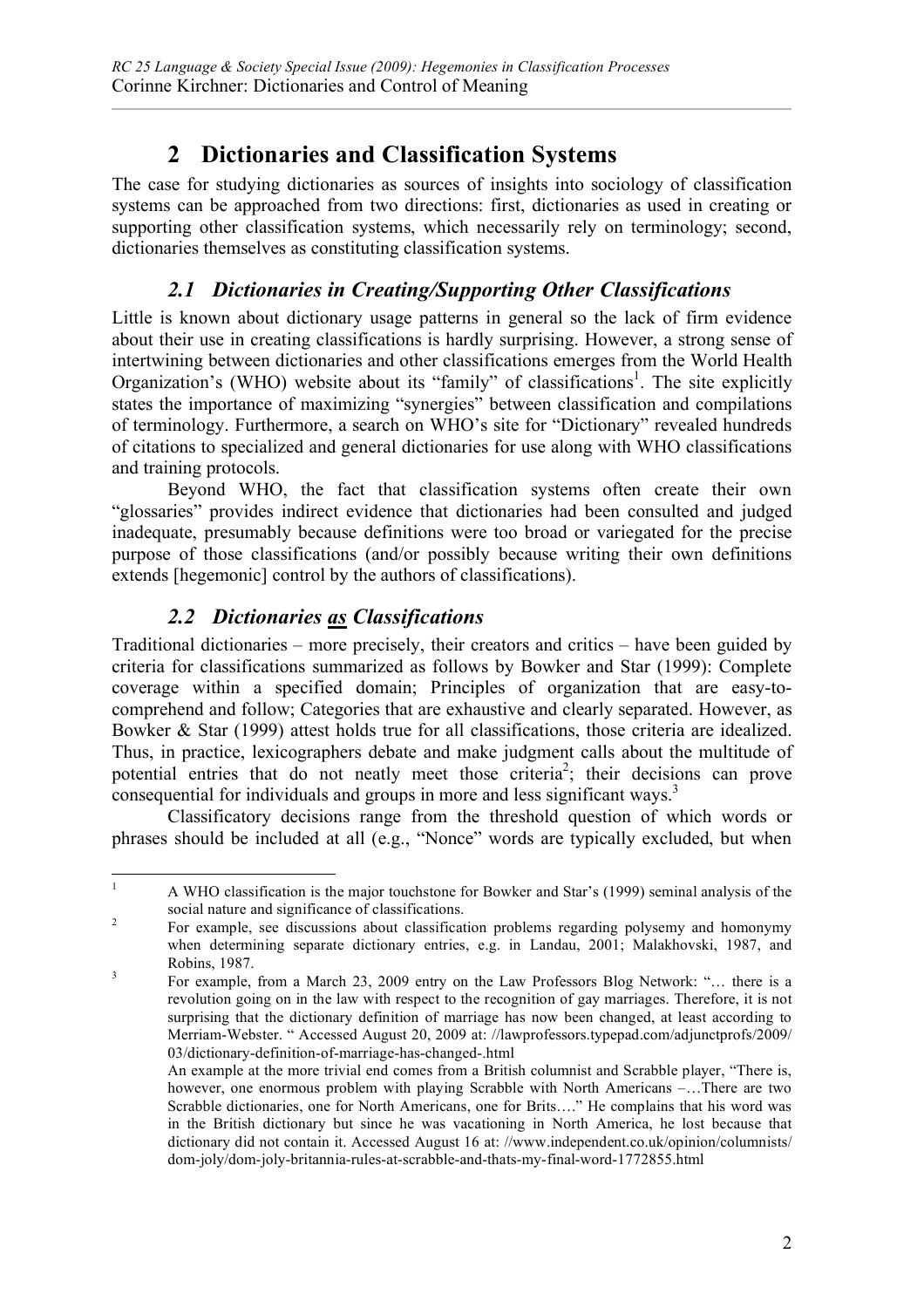does a word cease being a nonce word?); to whether varying "senses" of a word are different enough to merit separate headwords; to how differently-spelled inflections should be alphabetized (e.g., Should "brought" appear only under "bring"? If so, English language learners have difficulty finding it); to assigning potentially invidious labels, e.g., "slang", "vulgar," "obsolete" or "technical," which rub off on the status of users of those words.

Finally, addressing Bowker and Star's (1999) central point that setting standards is the "other side of the coin" of classification systems, dictionaries attempt to *standardize*  many aspects of language use. That function is widely recognized regarding spelling (e.g., Landau, 2001; Sebba, 2007) and to lesser extent, grammatical usage (e.g., Landau, 2001). I would argue in this connection that categorizing dictionaries as "prescriptive" (explicitly prescribing "correct" usage) *versus* "descriptive" (reporting popular usage without evaluation according to elite preference) is not clear-cut in practice. That is, typical users turn to any dictionary for pronouncements on correctness even if that dictionary identifies itself as descriptive.

Interestingly, the most obvious function of dictionaries, i.e., providing definitions, has been least examined by theorists for its hegemonic potential through standardization. As announced in the title of this paper, and elaborated in the theoretical section below, control over "meanings" conveyed in language is what is "at stake" in constructing, critiquing and using dictionaries. "Meanings" are what generate "definitions of the situation" which, as Bowker and Star (1999) highlight, account for the power potential of classification systems. And "meanings" are what are most likely to mobilize proponents of user-generated dictionaries.

To close this section: While a fuller elaboration, with more examples, of how dictionaries fit into studying classification systems, would be worthwhile, the above must suffice as background for present purposes. The next section sketches the empirical and theoretical contexts of dictionaries that will be explored herein.

# **3 Empirical and Theoretical Orientation**

## *3.1 Empirical Orientation: Dictionaries as Contemporary Cultural Products*

Studying dictionaries as cultural products entails looking at distinctive social processes that have general counterparts in creating other classification systems. For dictionaries, the key interlocking processes are: the technical work of "defining" the lexical and grammatical raw materials that constitute all classification; establishing claims to "authoritative" content; and producing and disseminating massive systematized compilations of information for reference use.

Those processes are undergoing sharp changes, driven mainly by the revolution in electronic information technology. Most if not all producers have moved, partly or totally, to on-line versions of their dictionaries, currently numbering an estimated 1,000-1,300.<sup>4</sup>

<sup>&</sup>lt;sup>4</sup> The *OneLookDictionary* site (www.onelook.com, accessed 3/22/09) lists 991 "dictionaries and glossaries." The Open Directory Project (www.dmoz.org/Reference/Dictionaries, accessed 3/22/09) lists nearly 1,400. Alexa, a site that monitors popularity of websites, counts 1,335 (www.alexa.com, accessed 3/22/09) All counts are problematic; issues concern operational definition of dictionaries, and what might or might not be considered "double-counting" due to sites that compile groups of dictionaries. I found no data on the number of producers.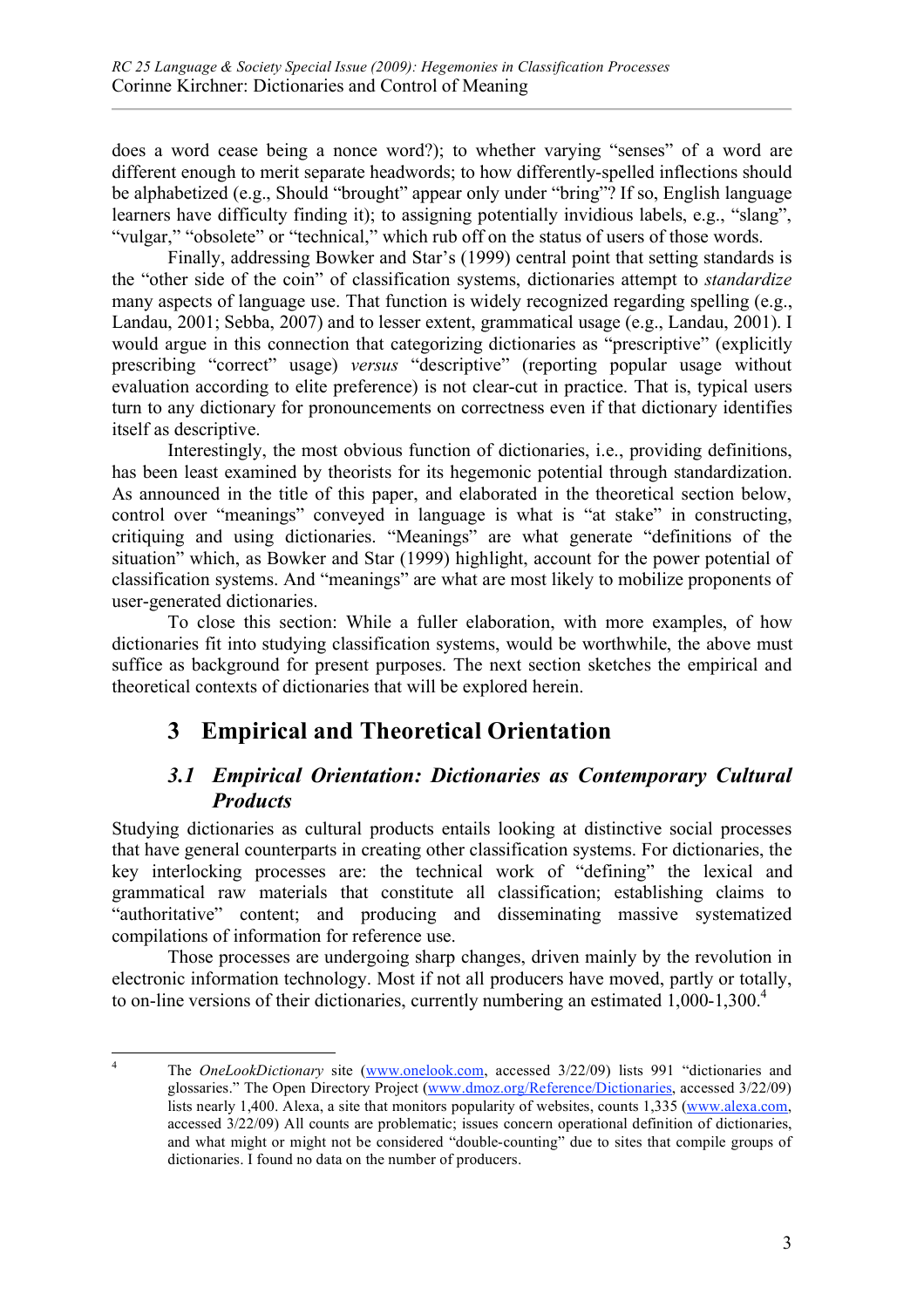An online publishing industry – IT Information – has emerged as dictionary producers, without roots in traditional publishing, much less in the dictionary model of university-based publishing, notably Oxford and Cambridge University Presses. As is widely and warily recognized regarding journalism, the online environment radically alters the possibilities for laypersons to engage in and otherwise influence former professionalonly practice.

Other changes reflect longer-term evolutionary trends toward professionalization of dictionary-making (lexicography), including efforts to develop more and better evidence about uses and users (e.g., their socio-demographics and interests). Professionalization has expanded higher education and research opportunities for lexicographers, and promoted intra-professional communication through increasingly specialized journals and societies. That pattern heightens barriers for ordinary users to input and influence the professionals' work.

Overall, the ways that creators of dictionaries relate to users are expanding, with some contention and unknown consequences for future authority over "definition of terms." Most significant in socio-cultural terms has been the  $21<sup>st</sup>$  century emergence of user-generated dictionaries. The conceptual framework for sociological study of dictionaries must be re-considered, especially to recognize new and competing sources of claims to expertise in defining "meanings."

In terms of linguistics, focusing study of language use on dictionaries puts the spotlight on reflexivity of language – especially, *meta-semantic reflexivity* (Silverstein, 1993), i.e., use of language to discuss and influence its relation to "meaning." Because the distinctive jurisdictional claim (Abbott, 1988) of the lexicographic profession concerns "defining" the "meanings" of words and phrases, and because "meaning" is central for sociology (Luhmann, 1990), I will foreground that topic in the theory section. But the design and use of dictionaries goes beyond semantics, into what Silverstein denotes as *meta-pragmatic* reflexivity, which is at least as important for the question of how language use in dictionaries enhances or undermines authority in applications such as classification systems.

## *3.2 Language and Meaning in Sociological Theory*

Key sociological theorists on the nexus of language, meaning and social processes include Niklas Luhmann, Pierre Bourdieu, and Harrison White. I will refer to those, necessarily briefly, to position my focus on dictionaries. Explicit reference to how dictionary processes operate within that theoretical nexus has been rare and perfunctory, but nevertheless evocative for considering how those processes may be imposed and contested.

As underpinning, I draw on White's formulation of meaning, which he and colleagues have concatenated with Luhmann's. They (White, 2008a; Godart and White, 2009) theorize meaning as processual. It emerges through interaction, as a result of "identities" "switching" among "net-doms" (that term melds **net**work relations with their cultural **dom**ains).

Because identities who interact -- whether individual or organizational—have never had the same life-experiences, some minimum of **ambiguity** from use of language and other semiotic tools is inevitable. Ambiguity in White's framework (2008b) is the spark for meaning-making. I would apply that insight to the sub-set of communication that is devoted to creating or seeking definitions, as participants attempt to control the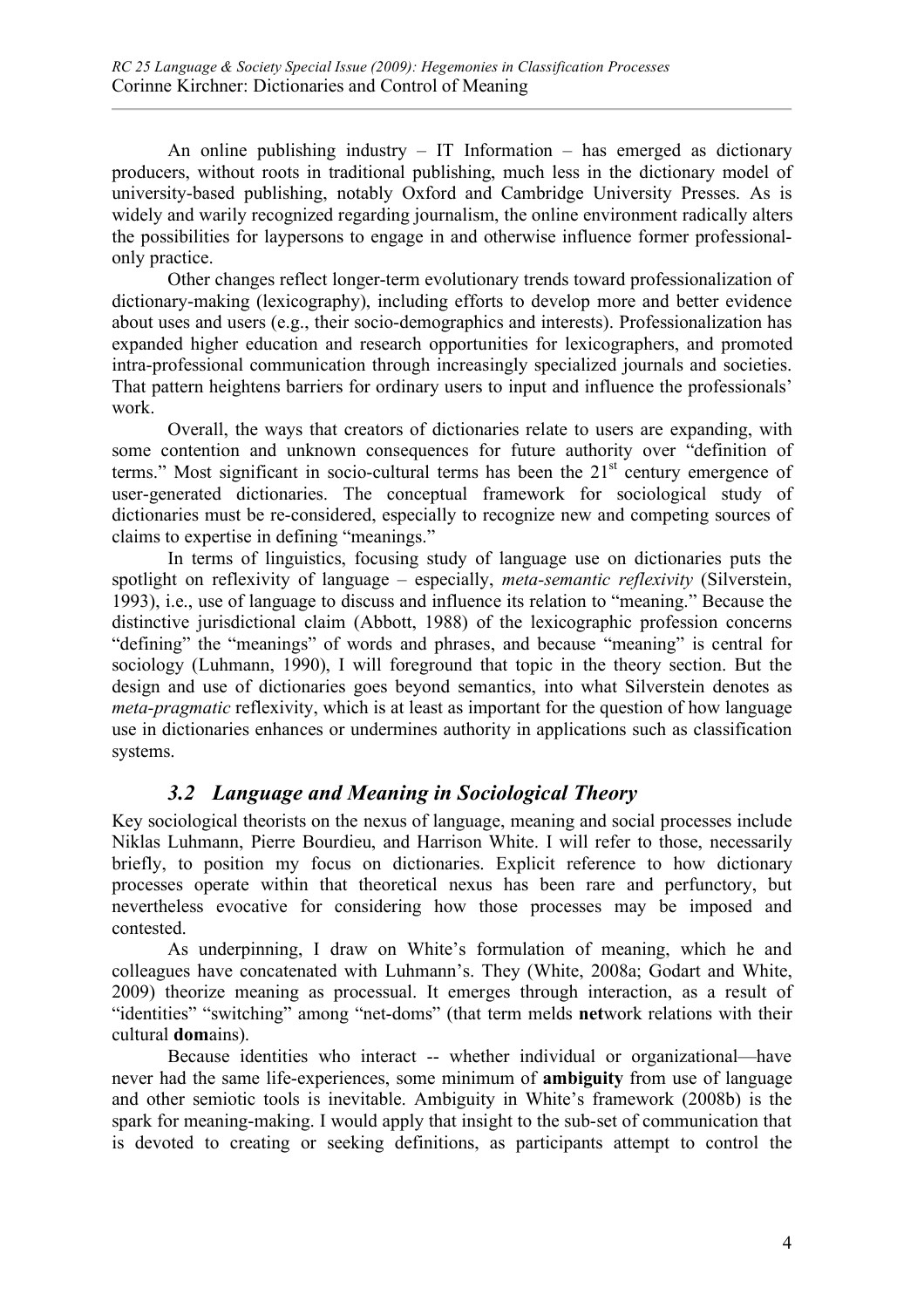profusion of possible meanings and reach sufficient common understanding for continued interaction. Dictionaries and their uses institutionalize in emblematic form the pervasive social acts of defining.

Luhmann (1990) emphasizes that "negation" is essential to the selectivity of meaning-making. I interpret that point as framing language itself as a classification system that selects from the totality of experience ("the horizon of possibilities", Luhmann, 1990: 48.) Language does so by naming some things (i.e., the lexicon) -- and thereby *not* naming others, and by assigning relations among things (i.e., the grammar) -- and thereby constraining other relations.

But Luhmann (1990) also references additional levels of classification: "Language alone is incapable of establishing meaning: this requires, in addition, systems whose particular structures define narrower conditions of possibility, i.e., define additional boundaries within the domain of the linguistically possible. (52)" That structuring is precisely where the power of classifications exerts its impact.

For present purposes, this theoretical underpinning clearly rejects the common misconception that dictionaries "make" or "reveal" meaning. Since meaning is generated only through interaction, semantic components of language -- whether observed at the level of words, utterances, discourse, or dictionaries -- are theorized here as *socially structured efforts to impose control on meaning***.**

### *3.3 Dictionaries and Meaning*

The disjuncture of dictionaries and meaning-making is explicit in theoretical contributions of Bakhtin and Vygotsky. Linguist Caryl Emerson (1983) notes that for Bakhtin, "words come not out of dictionaries but out of concrete dialogic situations," (248) and further, "Words in discourse always recall earlier contexts of usage, otherwise they could not mean at all…."  $(248)$ .

She concludes that the Bakhtin circle advanced Saussure's foundational work on "the sign" by specifying the conditions for transformation of "inner speech" to "outer word" in dialogue; I will extend that point to words as they appear in dictionaries. Externalized, the sign partakes in the attribution of authority: "…the sign is external, organized socially, concretely historical, and, as the Word, inseparably linked with voice and authority. "(248)

Vygotsky amplified the point to distinguish between the *"meaning*" of a word [his usage refers to what I prefer to call "the attributed definition"] and its "*sense*."

The sense of a word…is the sum of all the psychological events aroused in our consciousness by the word…. "Meaning" is only one of the zones of sense, the most stable and precise one. A word acquires its sense from the context in which it appears; in different contexts, it changes its sense. …*The dictionary "meaning" of a word is no more than a stone in the edifice of sense, no more than a potentiality that finds diversified realization in speech.* [Vygotsky, quoted in Emerson, 262-3. Emphasis and quotation marks added by me.]

## *3.4 Dictionaries and Power Relations*

I now can re-state the framework for study of dictionaries: They represent a product of social processes that *attempt control* over a constant flux and virtually endless variation of individualized meaning-senses, by crafting definitions of words and phrases, and embedding them in formats (traditionally, books) with some continuity. Power relations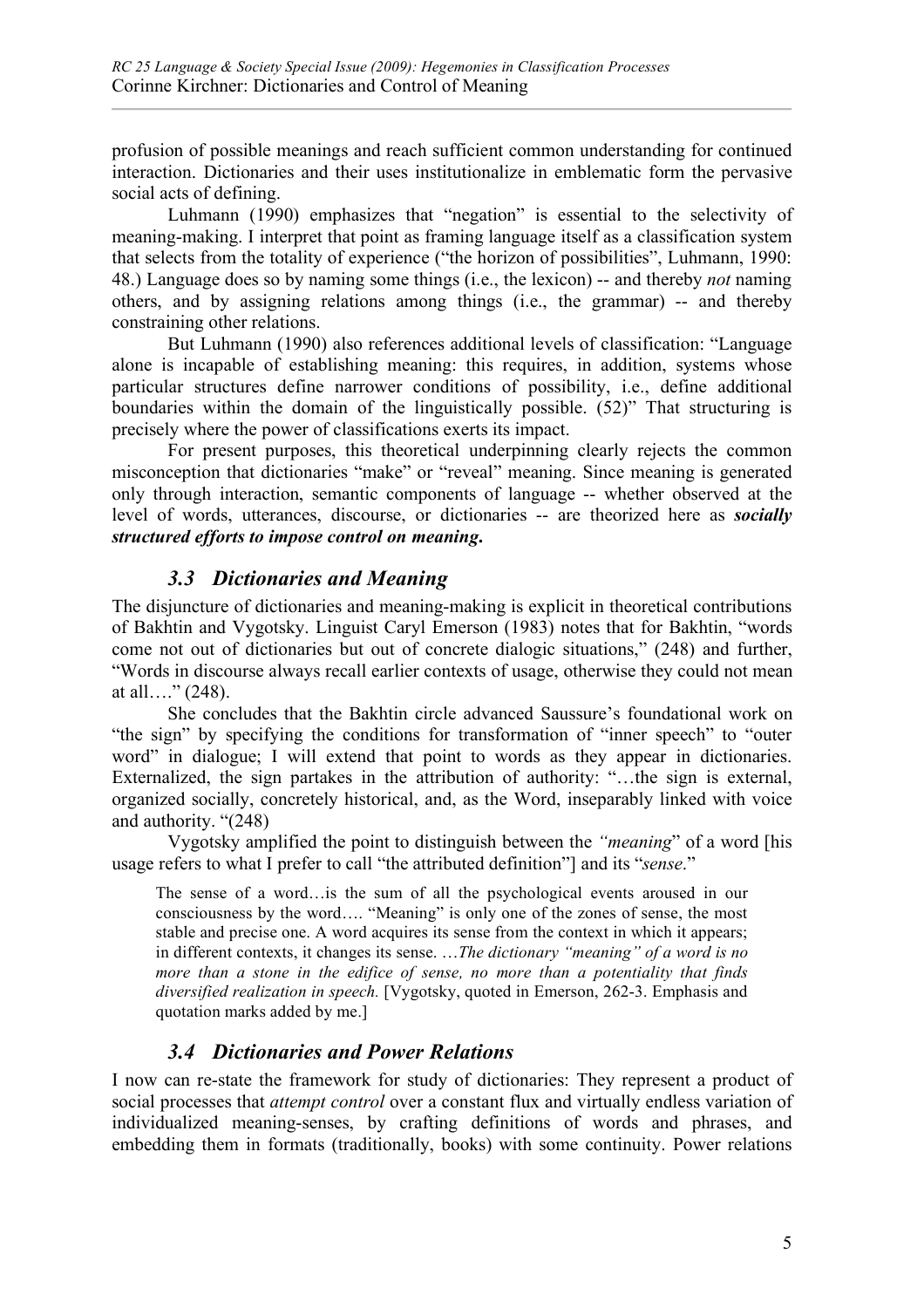shape *who* crafts the definitions, the definitional *content,* and their *uses* to "define the terms of situations." Until recently, there was no question that dictionary-based power was a "top-down" process. How effectively any dictionary project could attain authority was limited by various structural factors (e.g., competing producers, costs of production, low literacy and other constraints on dissemination and socialization) but not by attempts at user-control over the process of defining.

Bourdieu (1991) characterized the top-down view, positioning dictionary-making in the academic-scholarly field, a source of cultural capital. He emphasized that dictionaries were deployed in service of national governmental interests, conveying the "standard [and official] language" as the "exemplary result of [the] labour of codification and normalization…by scholarly recording…of the linguistic resources…" of the "nation." (p. 48)

The "exemplary" dictionary thus is both by-product and tool of broader processes – notably, education, literary production and governance -- that maintain class domination and bureaucratic control through the symbolic power in linguistic capital. Such dictionaries convey authority, having been deemed by those in power to be authoritative arbiters of which version of language should be positively *versus* negatively valued as linguistic capital. Dictionary-creators exerted that power either by omitting the vocabulary and usage of dominated groups, or by including and labeling those entries as "vulgar" or "popular." Bourdieu recognized specialized dictionaries that consisted entirely of "slang and 'unconventional language'" (p.90), but they too were compiled by lexicographers, more evidence of attempted control over linguistic capital by devaluing a class of words and usages (and their users).

Bourdieu emphasized the stabilizing function of dictionaries in "producing and reproducing" status distinctions and in political and bureaucratic control over sociallyconstructed "meaningful" geographic areas.<sup>5</sup> (That is, "nations" as well as their "official languages" are socially-constructed).

## *3.5 Situating Bourdieu*

The context of Bourdieu's analysis differed sharply from that of today's array of dictionaries regarding both national-culture and technology of design, production and use. Bourdieu observed  $19<sup>th</sup>$  and early  $20<sup>th</sup>$  c. France – a national culture known for great pride in, and unusual efforts at control over, its official language.<sup>6</sup> Technologically, dictionaries then were printed products, relatively expensive to produce and own; relatively closed to change even by professionals, and never by ordinary users. (For description of similar conditions in  $20<sup>th</sup>$  century U.S., see Sledd, 1972, and Landau, 2001). Change occurred, of course, but the forces promoting stability in dictionaries in the face of wide variation in language usage were more significant, a divide that Bourdieu vividly captured.

Today the forces promoting *change* in dictionary processes are more evident. Consider current language attitudes in the United States, a culture with no history of an

<sup>&</sup>lt;sup>5</sup> In one article, Bourdieu (1977) referred to dictionary definitions as "abstract" and "neutral" emphasizing by contrast the point that words change meanings in each social situation; uncharacteristically, he seemed to forget that the same features of linguistic symbolic value affected the dictionary definitions, and especially their uses.<br>
Language pride is widespread but of varying degree within and across cultures. Regarding practices,

L'Academie Francaise and its counterparts, e.g., in Spain and Italy, is the focus of control efforts, worthy of close study in the context of sociology of language and particularly dictionaries.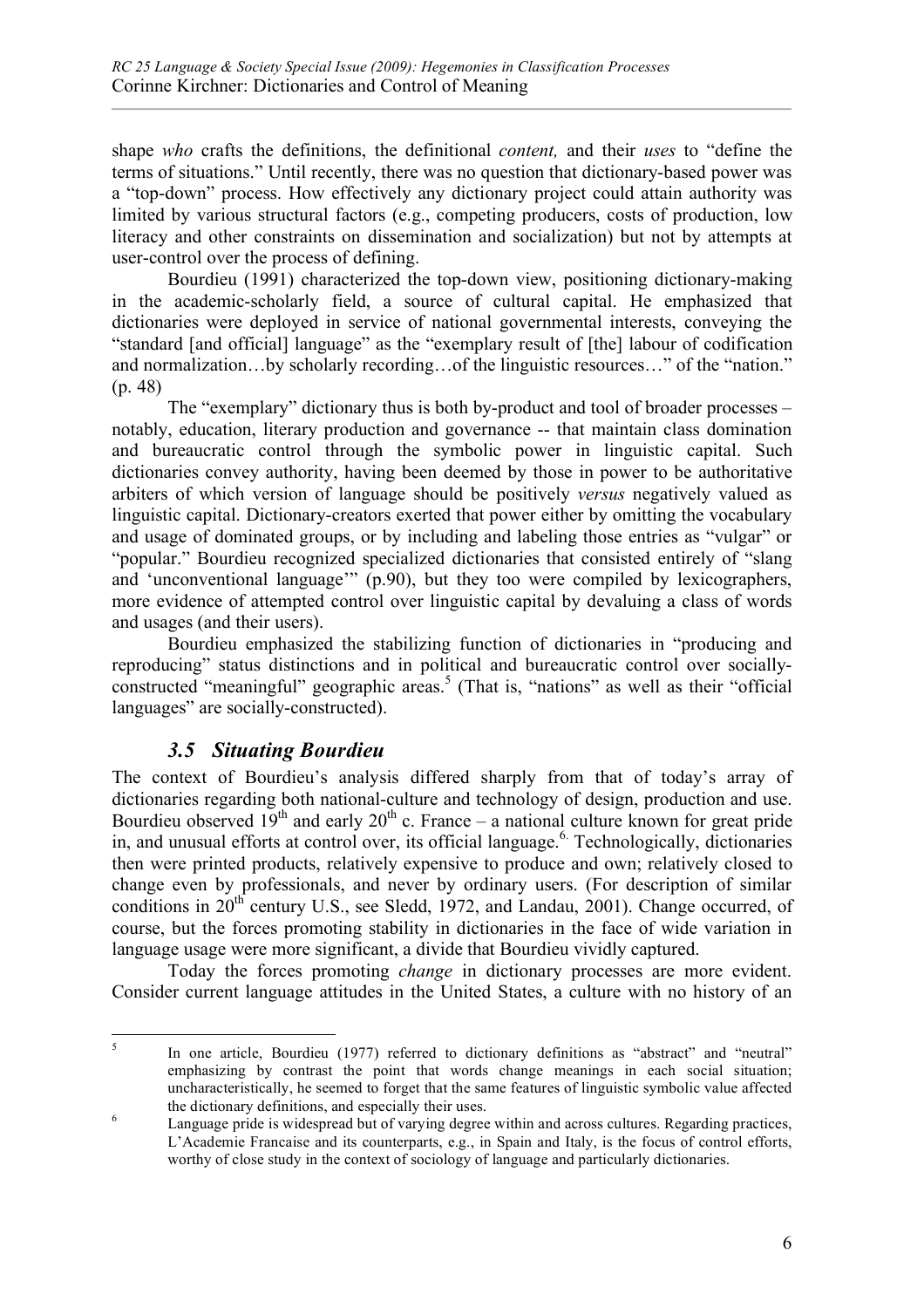official language "academy." And consider computer technology as the environment for dictionary-making and use. The current context is best pictured as turmoil, both in language attitudes and in technology. Regarding attitudes, consider for example "moral panic" over incursions of netlingo into educational and business settings (Thurlow, 2002), *versus* some authoritative linguists welcoming netlingo as positive creativity (Crystal, 2008).

Turmoil also roils publishing in general, and the dictionary domain in particular. Current technology allows virtually (in both senses) unlimited potential for updating dictionaries at any time, with input by anyone who wishes. How, under these conditions, does non-standard language become standardized or, more importantly, acquire force with use in contentious public arenas, with what loosening or tightening of top-down control over linguistic capital? What is the role of dictionaries in that process?

## *3.6 Beyond Bourdieu*

Such questions demand attention because, as noted, most traditional dictionaries have an online presence with at least partial access to a free version. At the extreme, and eliciting what the *New York Times* called "Lexicographical Longing" (Heffernan, 2008), Oxford University Press has discontinued publishing in book form the standard-setting *Oxford English Dictionary*, to be maintained henceforth only as an electronic database accessed by subscription.

And user-generated free dictionaries have leaped into wide use over the Internet (see data below.) The two major examples are *Wiktionary* and *Urban Dictionary*. *Urban Dictionary* is a "slang dictionary" (but see below *re* exceptions) and represents a sharp contrast with lexicographic tradition in its content and form; it proclaims the assertive tagline: "Define Your World."

*Wiktionary* is more traditional in form but includes some innovative content, e.g. netlingo terms (Kirchner, 2008). The Bourdieu model of dictionaries professional/scholarly input within guidelines derived from centralized state bureaucracy - - needs to be expanded. Toward that end, the notion of *Urban Dictionary* as a "populist" dictionary is usefully presented in a pioneering study by linguists Cotter and Damaso (2007) [also Damaso, 2005] who recognize its unusual feature of being a dictionary to which, in principle, anyone can add definitions at any time.

Cotter and Damaso zero in on analytic features that allow them to specify similarities as well as contrasts of *Urban Dictionary's* process compared to traditional lexicographic methods (e.g., "archiving contemporary usage" and "collaborative codification.") They conclude that *Urban Dictionary* is a "new type" of dictionary that represents a "rare" kind of "symbiosis between language user and lexicographer;(8)" That is, they see the user *as* lexicographer, recognizing users' authority in this process precisely because of *Urban Dictionary's* identity as a "slang dictionary" dealing with a marginalized sector of language that is "close to the end-user."

Cotter and Damaso did not study *Wiktionary*, a populist approach that does not limit its claim to a narrow language sector. Further, it is important to realize that *Urban Dictionary's* terrain in practice is not limited to "slang" words, nor as noted, does *Wiktionary* exclude "slang."

It is thus germane to compare the disparate styles with which *Urban Dictionary versus Wiktionary* confront professional lexicographic practice (Emigh and Herring, 2005, Kirchner, 2008). The longer-run research aim is to discern whether either approach has an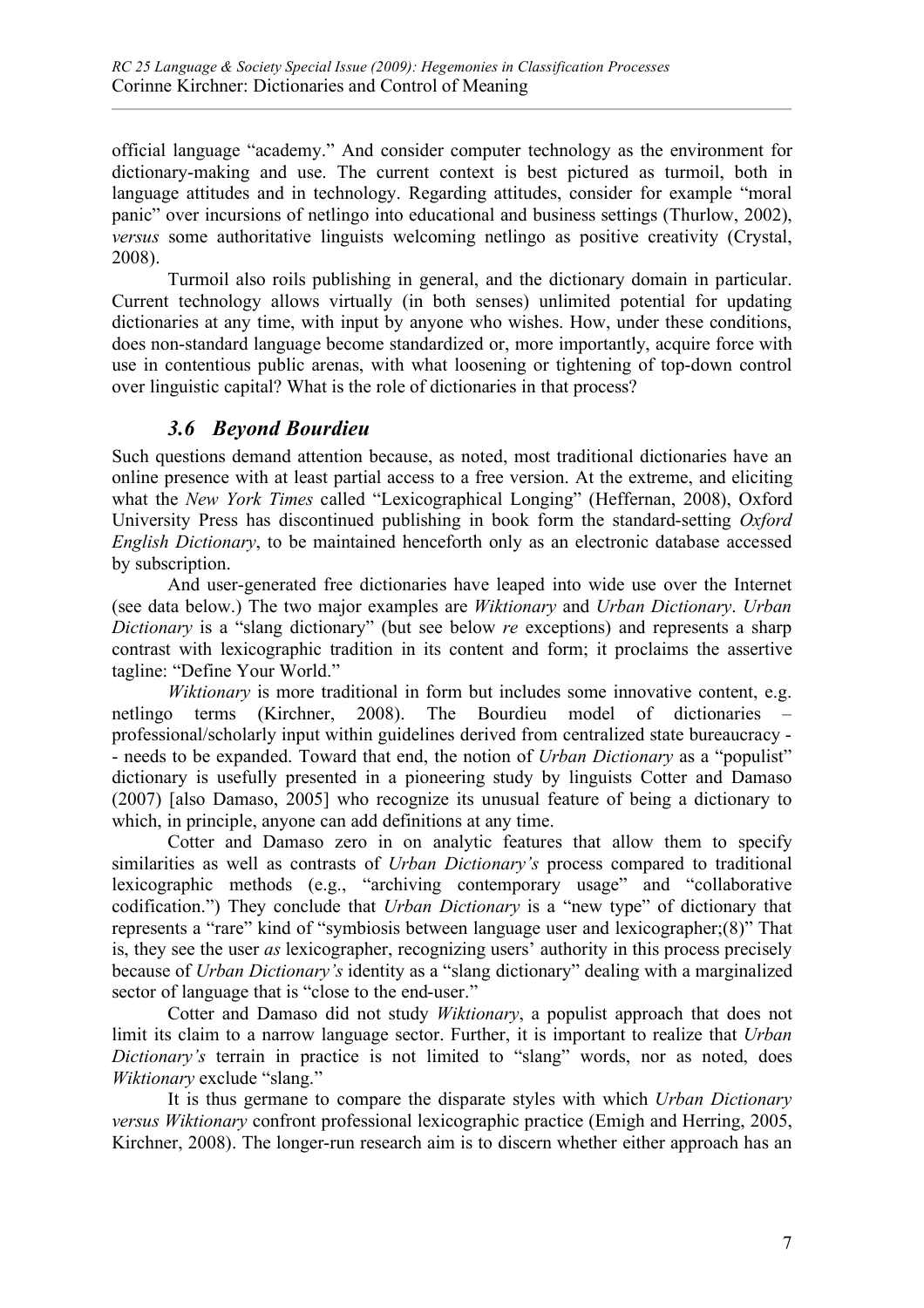impact on user involvement in classification practices. Toward researching that core issue, basic groundwork is needed to move from the conceptual categories to observable features. Sections 4 and 5 advance in that direction through exploring the web-presence (availability and uptake) of dictionaries, and the types of user-involvement they afford.

# **4 Exploratory Research Method**

To identify the most popular online dictionary sites, I used Alexa's (www.alexa.com) "Traffic Ranking system,<sup>7</sup>" in which "Dictionaries" is a sub-category of the top-level category of "Reference." I selected the top 10 that are: English dictionaries (some sites also had other language dictionaries); not specialized, (e.g., medical, legal, rhyming), and not solely compilations of other dictionaries. Some decisions were difficult, e.g. a site that compiled other dictionaries but offers its own dictionary-related activities (I included it.) For a comparative base, I also extracted data on Alexa's top two sites under the broader category, "Reference," (excluding two map sites).

Note that the term "global users" in the findings refers to Alexa's sample of "millions of persons" globally who have downloaded the Alexa toolbar so their internet usage is monitored. Sample representativeness cannot be assessed, but Alexa's reports are widely used by stakeholders in the Internet world.

Alexa identifies the company that owns each site, with minimal information. To classify the type of industry for those I did not know, I googled company names and read at least one description by a business publication in addition to information in the site's "About us" section.

I explored the 10 dictionary sites in depth to find all the types of activities they offer users, especially but by no means limited to submitting words and/or definitions. I also examined sites' marketing practices, including their visual style and type and placement of advertising, but did not complete that coding (explanation below).

My search and coding of the sites were less systematic than desirable due to diversity of formats across sites, complexity of some pages, deeply embedded links, and the large size of some sites. I found some relevant material almost by chance, e.g., by performing an action that I had expected would yield something different. I visited all sites multiple times, printing many pages to study closely, and note-taking while viewing others. I spent a conservatively estimated average of 3 hours/site, from 1-2 hours on some to more than 5 hours on others. I also conducted dictionary searches and other activities to discover typical users' experience. Doing so gave insight into issues such as the overlap between dictionaries on covering slang and standard terms.

Finally, my ranking of sites as "high", "moderate" or "low" on opportunities they provide for individual and community identity-building is not only qualitative but reflects my subjective summary of the number and types of activities the sites offer; more formal coding with explicit weights would allow a more objective result.

Recognizing those limitations, I view the effort as a necessary step that I hope will be useful for others beside myself in future systematic search and coding of dictionary and similar reference websites.

<sup>&</sup>lt;sup>7</sup> Broadly explained at www.alexa.com/site/help/traffic\_learn\_more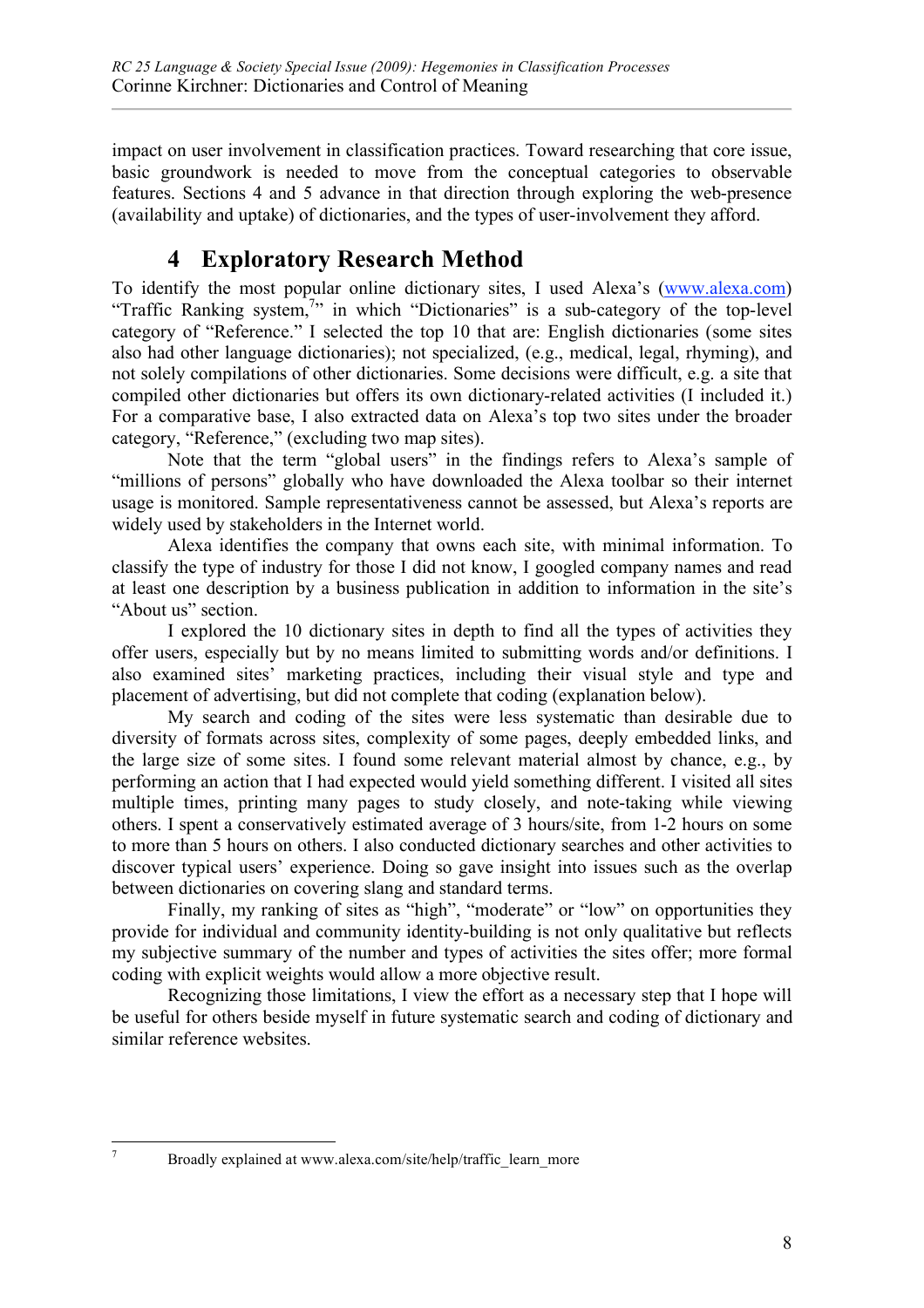# **5 Findings: Patterns of Professional and User Control in Online Dictionaries**

## *5.1 The Web Presence of Professional and User-Generated Dictionaries*

Table 1 offers indicators of the "presence" of dictionaries in the Web environment: Years the site has been online; "Reach," i.e., number of "persons" who visit it (in web terms, "Unique visitors,") as a percentage of daily "global web visitors", "Intensity" of visits (i.e., "average page views"), and Number of sites linking to the focal one. Only "page views" can be interpreted in absolute terms, the others showing relative standing of sites on those measures.

**Table 1: (A) Top Two General Reference Sites, and (B) Top Ten Online English**  Dictionaries In Alexa "Traffic Rank" Order<sup>9</sup>: Indicators of Type and Uptake (as of **March 2009)**

| Name/url (overall      | <b>Traffic</b>        | Reach         | Page         | <b>Sites</b> | Years          | Industry    | <b>Content</b> |
|------------------------|-----------------------|---------------|--------------|--------------|----------------|-------------|----------------|
| order <sup>10</sup>    | Rank                  | $\frac{6}{9}$ | <b>Views</b> | Linked<br>In | Online         | <b>Type</b> | <b>Control</b> |
|                        |                       |               |              |              |                |             |                |
| A. General Reference   |                       |               |              |              |                |             |                |
| wikipedia.org          | 7                     | 8.50          | 4.4          | 364,000      | 8              | Foundation  | Prof'l         |
| reference.com          | 199                   | 0.48          | 3.8          | 2,800        | 14             | IT Info     | Prof'l         |
| <b>B.</b> Dictionaries |                       |               |              |              |                |             |                |
| thefreedictionary.com  | 333                   | 0.28          | 1.9          | 11,000       | 6              | IT Info     | Prof'l         |
| (2)                    |                       |               |              |              |                |             |                |
| Merriam-Webster        | 487                   | 0.19          | 2.5          | 12,000       | 16             | Language-   | Prof'l         |
| Online/m-w.com (4)     |                       |               |              |              |                | related     |                |
|                        |                       |               |              |              |                | publ.       |                |
| Urbandictionary.com    | 821                   | 0.12          | 2.7          | 14,000       | 8              | Individual  | <b>User</b>    |
| (5)                    |                       |               |              |              |                | founder     |                |
| Wiktionary.org (6)     | 1,074                 | 0.10          | 2.0          | 700          | $\overline{7}$ | Foundation  | <b>User</b>    |
| Yourdictionary.com     | 4,352                 | 0.03          | 1.8          | 6,300        | 10             | IT Info     | Prof'l         |
| (13)                   |                       |               |              |              |                |             |                |
| Cambridge Adv.         | $2,866$ <sup>11</sup> | 0.03          | 4.9          | 3,200        | 11             | Educ-Publ.  | Prof'l         |
| Learners $(15)$        |                       |               |              |              |                |             |                |
| Webopedia.com (16)     | 7,244                 | 0.02          | 1.3          | 7,400        | 11             | IT Info     | Prof'l         |
| AskOxford.com (30)     | 15,445                | 0.01          | 3.9          | 2,300        | 9              | Educ-Publ   | Prof'l         |
| Longman Web Dict.      | 22,910                | 0.00          | 9.2          | 300          | 5              | Educ-Publ   | Prof'l         |
| (31)                   |                       |               |              |              |                |             |                |
| Abbreviation.com(36)   | 28,641                | 0.00          | 2.2          | 400          | 8              | IT Info     | ? User $12$    |

<sup>&</sup>lt;sup>8</sup><br>All the Alexa measures used here are gathered daily and averaged over the 3 prior months.<br>Traffic rank uses an algorithm combining Reach and Page Views. "Reach" is the percentage of<br>Alexa's "global visitors". Alexa sta

<sup>10</sup> Number in parentheses is rank order before dropping cases outside the study definition, e.g. bi-11 lingual dictionaries.<br>
11 Presumably, rank for a larger part of the main Cambridge site has erroneously been measured.<br>
12 See below where I question the site's claim.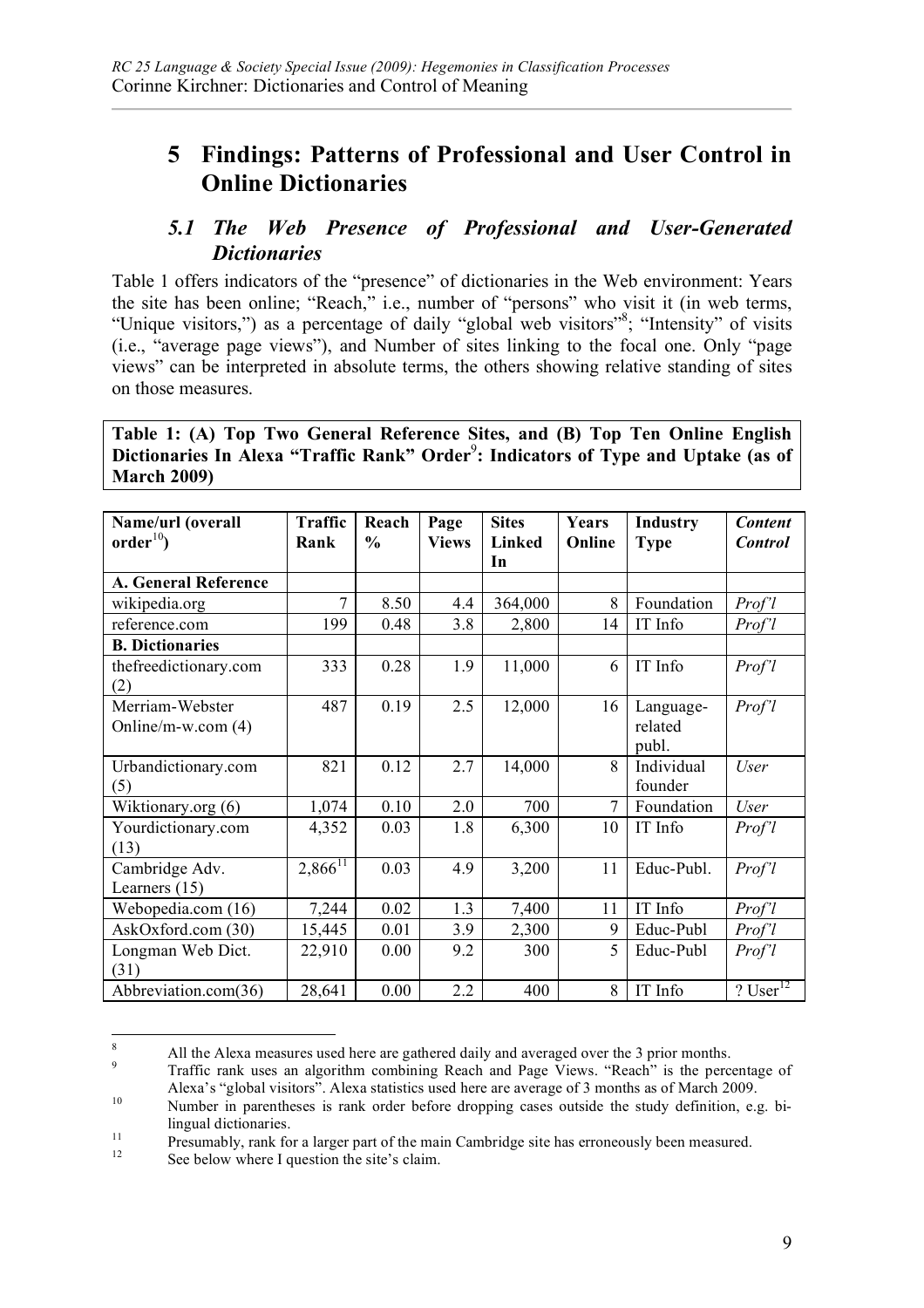#### **5.1.1 Reference Sites**

For comparison, I start with the two top "Reference" sites, of which *Wikipedia* dominates by far, emerging as  $7<sup>th</sup>$  in global traffic rank (i.e.,  $7<sup>th</sup>$  in overall rank, not just within Reference), followed in the  $199<sup>th</sup>$  position by  $\frac{www.reference.com}{www.reference.com}$ , a compilation of wellknown standard dictionaries, encyclopedias, and thesauruses, usable free.

The noteworthy point is that the *user-generated Wikipedia*, only 8 years online, leads dramatically in meeting the Web-public's demand for "look-up" type of knowledge, towering over Reference.com's equally free and easy-to-access traditional encyclopedias, available online longer (14 years). Most striking is *Wikipedia's* attraction of links from other sites – 364,000 sites compared to less than 3,000 for Reference.com. Finally, *Wikipedia* draws more intense individual attention as indicated by page views, although the spread is small -- 4.4 vs. 3.8.

*Wikipedia's* significance for this paper goes beyond statistics, since it is both the conceptual model and operational framework for its dictionary counterpart, *Wiktionary*. *Wikipedia* has stimulated intense social science interest in its innovative social conditions and therefore unknown consequences for collaborative work (e.g., Konieczny, 2009 and references therein.) Linguists too have framed questions around Wikipedia, e.g., how "collaborative authoring" affects discourse genres.<sup>13</sup> That research can inform but not satisfy the need for research specifically on *Wiktionary* to pursue questions distinctive to constructing *dictionary-based* knowledge, e.g. debate over including new language forms (netlingo).

#### **5.1.2 Dictionaries: Overview**

Table 1's second tier shows the ranking and features of sites in Alexa's Reference subcategory, "Dictionaries" (after the exclusions noted<sup>14</sup>). The "fully/only dilemma" applies in assessing the drop in "global" traffic ranking from the general "reference" category to "dictionaries." I choose to consider the drop fairly small (*only* 40%15), especially considering that www.reference.com includes dictionaries. Combining that with finding that the next four sites each ranks close to the one above, leads me to conclude that the Web-presence of online dictionaries as a group is significant. Using the data on "Reach", I conservatively estimate that, daily, one-half to one percent of "global" users refer to one or more of the top four listed online dictionaries.<sup>16</sup> That percentage is very small, but applies to a very large (unknown) base number.

"Presence" in terms of Years-online varies from 5 to 16, most sites having been available for about 10 years; online age is unrelated to usage rankings: the top two sites include the oldest and one of the youngest. The number of Sites-linked-in varies widely,

 <sup>13</sup> Emigh & Herring (2005) research specifically on *Wiktionary* to pursue questions distinctive to constructing *dictionary-based* knowledge, e.g., debate over including new language forms (netlingo).<br><sup>14</sup> The most important exclusion is www.leo.org, the top listing under dictionaries, excluded because it

is a bi-lingual dictionary for translation. Onsite for 15 years, its traffic rank is 261, and reach is 0.23%. Very few sites link to it, but average page views is high -- 7.0 See below on page views.<br>The difference between ranks for *reference.com* and the next one down, *thefreedictionary.com*,

divided by the latter's rank=40%.<br>There is a sharp drop after the top four, i.e. between Wiktionary and www.yourdictionary.com, and again after the next three, i.e., between www.webopedia.com and. www.AskOxford.com I calculated the size of the drop between ranks as a percentage of the lower rank to assess the relative size of drops, and used 50% as the criterion for "sharp drop."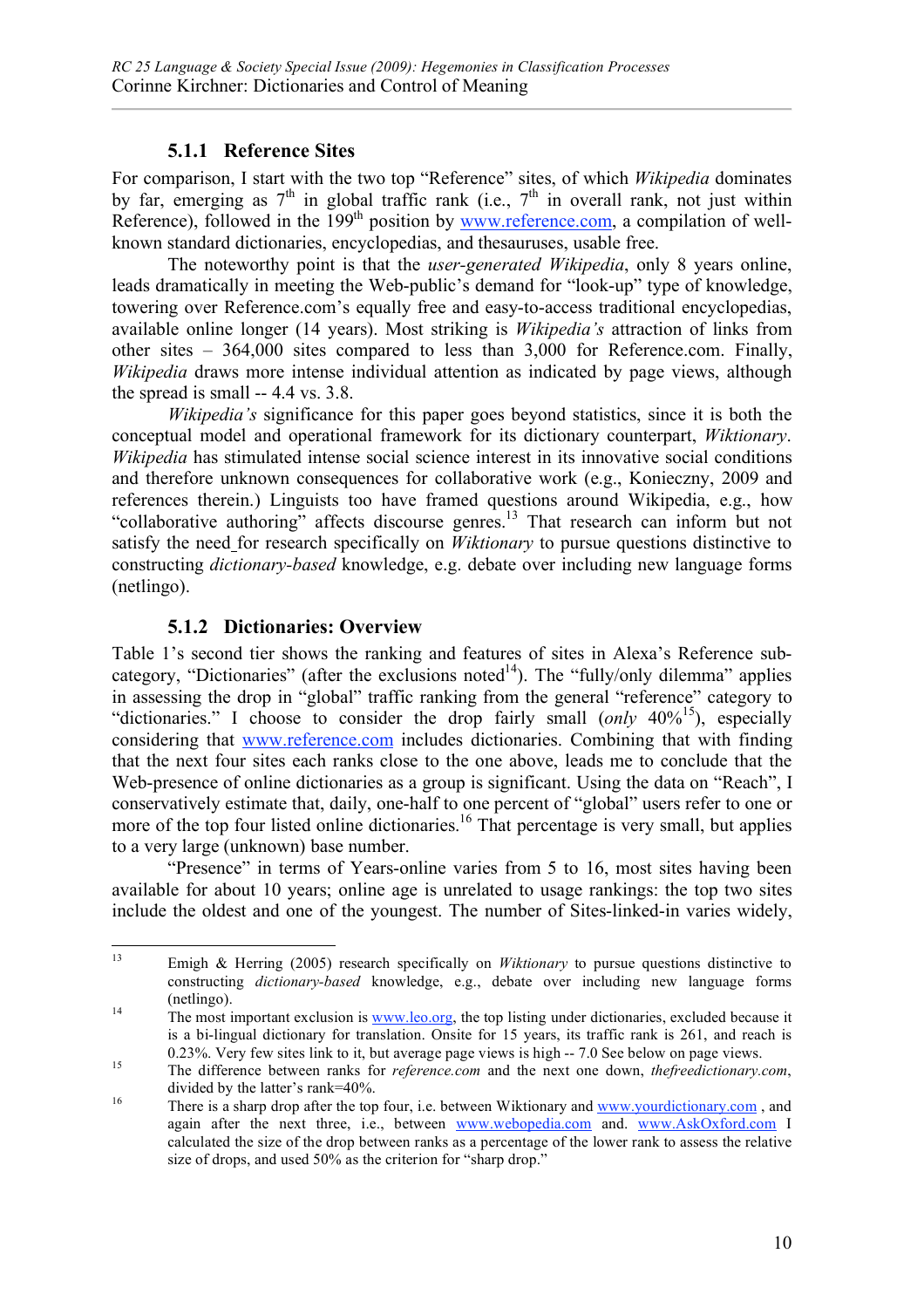and *is* generally related to rankings, though it varies little among the top four.<sup>17</sup> Regarding Page Views, two high scorers stand out: *Longman Web Dictionary* (9.2) and *Cambridge Advanced Learners*, (4.9), while almost all others are in the range 1.3 to less than  $3.0^{18}$ . This is related to type of usage, since the high Page View sites are "English Language Learner" (ELL) dictionaries published by educational institutions, whose sites also offer materials for teachers. Probably students, including adults, use the sites for assignments as well as for looking up words related to social situations.

#### **5.1.3 Dictionaries with User-Generated** *versus* **Professional Content**

Media attention originally made me aware of *Wiktionary* and *Urban Dictionary,* piquing my interest in them to examine theoretical questions *re* definitions and language use, whatever their relative Web presence. Table 1 shows that both are among the most popular dictionary sites and approximate each other on those measures. (Sample limitations make it unwise to interpret the small differences between them, and as compared to traditional dictionaries in the top four.)

It was surprising to find that the top four dictionary sites are comprised of two user-generated and two traditional dictionaries. That does *not,* however, indicate parity between those types in number of people searching online for definitions. I expect almost no overlap between users of *Free Dictionary* and *Merriam-Webster Online*, while users of *Urban Dictionary* and *Wiktionary* are more likely to overlap; thus, considering "reach," and "sites-linked-in," traditional sources clearly outnumber user-generated ones. (Table 1 shows www.abbreviation.com as user-generated, but as explained later, that is questionable; in any case, it is last on the top 10 list, with few sites-linked-in, and has average Page Views.) All the other sites use professionally-developed content, a feature usually left implicit (in linguistic terms, "unmarked"), but sometimes highlighted in claims to expertise and authority. (www.askoxford.com is unusual by personalizing its top editors with pictures and bios.)

Table 1's "user-generated" category is based on the sites' self-proclaimed identity. The task in the next section is to explore how the distinction between user-generated *versus* professional dictionary is implemented. The section starts with a technical note on ambiguity about the term "users," in moving from Alexa data to analyzing site content.

#### **5.1.3.1 Technical note on "Users"**

 Alexa's statistics include a range of types and intensities of "using" websites, from people who reach a site accidentally, to employees working on it, even scholars visiting for research, to persons who are the intended target. I assume but can't know to what extent the intended target users overwhelmingly dominate the numbers. In that group, furthermore, many levels of involvement are possible (reviewed below), but the statistics do not allow me to specify numbers at different involvement levels. I assume that the overwhelming majority of "unique visitors" and "visits" were looking up definitions. Presumably, some non-trivial portion of users on the "user-generated" dictionary sites were involved in creating or editing entries, but they almost certainly are a minority on those sites as well.

 <sup>17</sup> *Wiktionary's* low number is a special case because links to Wikipedia serve the purpose almost as well.<br><sup>18</sup> AskOxford.com, not an ELL dictionary, stands out with 3.9 average Page-Views.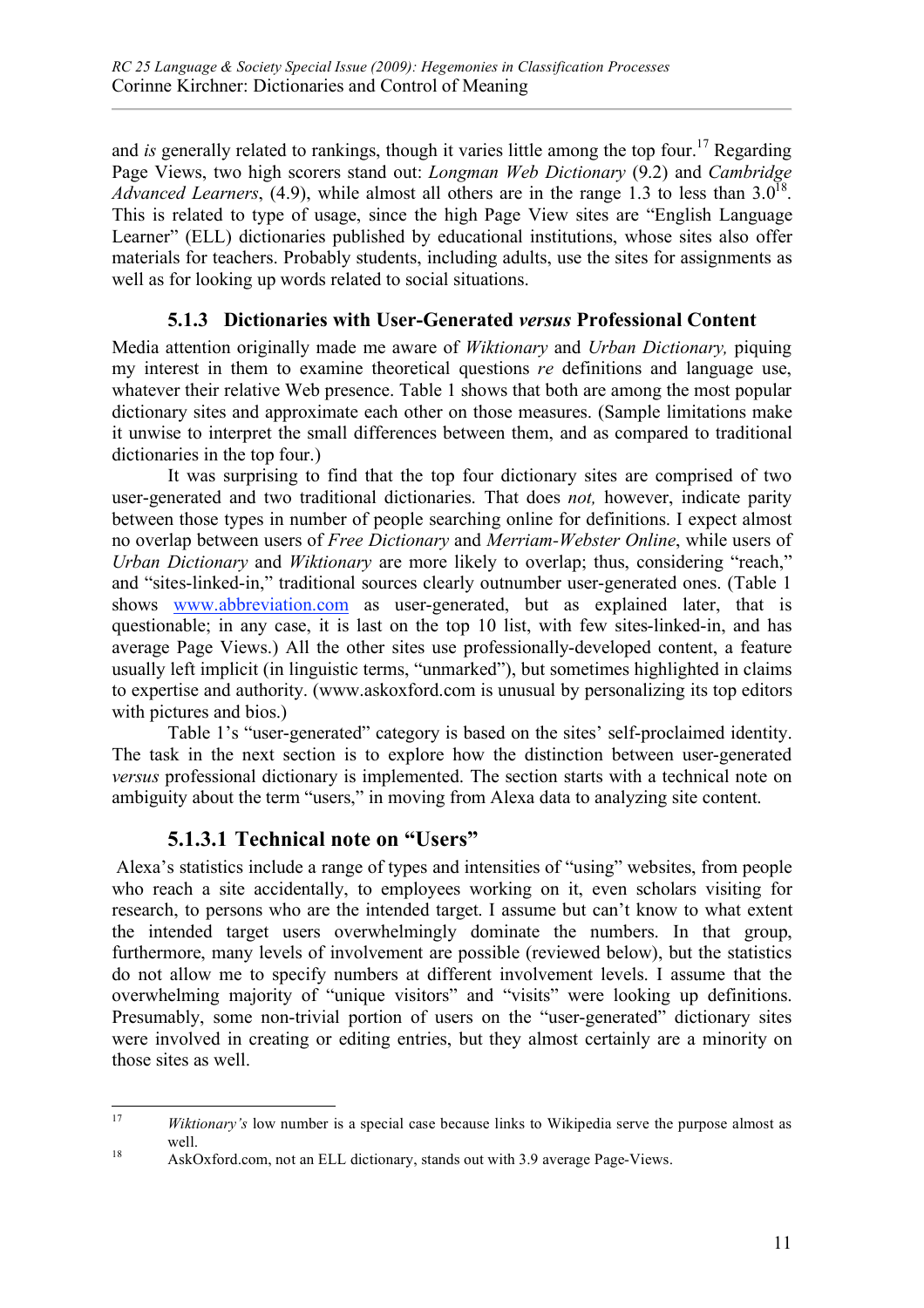## *5.2 Examining User Involvement in Dictionary Sites*

### **5.2.1 Professional and Marketing Orientations to User Involvement**

Lexicographers' first-hand knowledge of what users want or "need" from dictionaries has been minimal, especially compared to other professionals who more likely routinely interact with clients. The lexicographic literature bemoans that lack (e.g., Svensen 1993, Wiegand 1999) and has welcomed rare efforts to reduce it by user surveys. The shift to the online context affords many alternatives to surveys as ways for lexicographers to interact, albeit indirectly, with users *via* dictionary websites.

Of course, ways for users to interact *via* websites also (perhaps mainly) serve publishers' marketing needs. In general, one assumes, the more actively users engage, the more committed they become to the site, the more likely to tell others about it, and more available and inclined to respond to ads. Whether and how those marketing aims compete with, but also support, lexicographers' aims to give what their ethic sees as more informed and authoritative services to users, is an issue fundamental to varied aesthetic and scholarly fields (e.g., literature, museums) that depend economically on market factors. (for a classic treatment, cf. Bourdieu 1992).<sup>19</sup> The dictionary field (similar to other cultural products based on classifying information) shares in those aspects of disparate market and professional perspectives, as well as brings in a distinct user perspective.

User "involvement" in creating and applying dictionary definitions thus can have contrasting "ideal-typical" implications for power relations between "users" and "professionals": At one extreme, user involvement can reinforce and enhance professional control. In this situation, users are "atomized" or isolated from each other. Their activities on a website are individualized and, if they take any action beyond reading, they provide information that can be channeled in various ways to professionals on the staff, and possibly more widely shared with the professional community<sup>20</sup>. Professionals use such information according to their own criteria for content. This is the model I expect to find approximated by traditional dictionaries that have gone online.

At the other extreme is user control; this situation requires that users be in touch with each other, forming some type of community that sets criteria for content. While this situation requires that there be some type of intermediaries (editors) who bring "expertise" to processing widely distributed input into usable content, the intermediaries themselves are members of the user community, chosen and monitored according to communitydetermined criteria. This is the model I expect to find approximated by dictionaries initiated online whose identity and core value is based on user-generated definitions.

With those models in mind, I reviewed activities afforded to users according to whether they contribute to building an individualized identity as a user of the site's dictionary-resources, or whether they contribute to building a community identity. I consider activities as *individualized* identity-building if they are not visible to other site users, or are visible only without any identifiers, and as *community* identity-building if

<sup>&</sup>lt;sup>19</sup> For the present study, I had planned to include qualitative data on mode of economic support in comparing the dictionary sites, but due to space and time constraints, I deferred coding such aspects as types of solicitations to advertisers or donors, and types and pervasiveness of ads. That is a priority for future research.<br><sup>20</sup> For example, through presentations at conferences of the Dictionary Society of North America, or

in the journal *Dictionary.*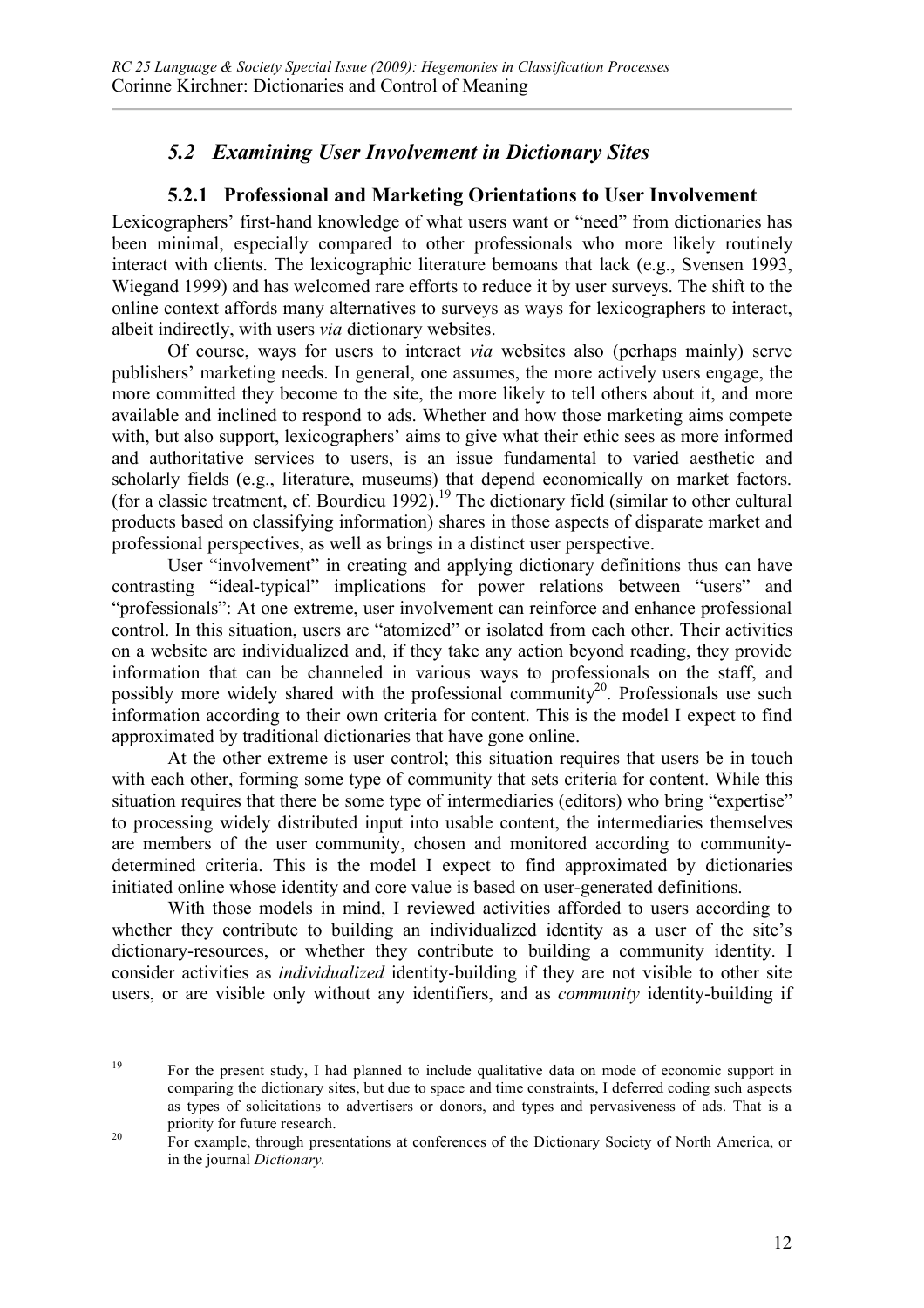there is the possibility of such mutual awareness and interaction. Figures 1-2 display the results of my qualitative analysis of the sites.

#### **5.2.2 User input: "Core"** *versus* **"Marginal" Value**

In Table 1, three of the 10 sites had been identified as based on user-controlled content; all others as based on professional control. However, my intensive review of those websites revealed that almost all offer some mechanism for user input; also, one site (Abbreviations.com) that claims "wiki-type" user control in fact offers weak followthrough. (It is perhaps not surprising that "wiki-ness" is a marketing feature for compiling abbreviations, which are relatively ephemeral, specialized, and pose no semantic issues.)

Thus, I further categorized the 8 sites<sup>21</sup> that offer any means for user-provided content according to whether such input appears to be highly valued (a "core" value) *versus* moderately or marginally valued; Table 2 shows the results, discussed later. Figure 1 presents the indicators I used that reflect: how centrally and explicitly the site seeks user input; whether an easy-to-use form is provided to submit words; whether editors are comprised of users, and whether the user-definitions are entered into the site's main lookup source or are "segregated" into a separate dictionary.

As expected, only *Wiktionary* and *Urban Dictionary* truly fit the "Core Value" category, and almost all the others fall into the Marginal Value category, which is expressed in various ways (Figure 1). The unexpected finding was that one traditional site, Merriam-Webster, "earned" a rank higher than "Marginal" for its approach to user-input, although it clearly does not expect to modify its professional product that way. Merriam-Webster's "Open Dictionary" is easy to access for input and browsing; individual contributors are identified. A quick review suggests that most contributions are innovative "blend words", making "Open Dictionary" quite entertaining. In particular, Merriam-Webster's value placed on user-definition is evidenced by its effort to socialize schoolchildren into writing dictionary definitions as a "fun" activity, optionally with personal credit (showing name or nickname and state). In fact, Merriam-Webster's site offers the widest variety of activities for adult and child users (see below), reflecting the cultural/historical context in which its dictionary is embedded (notably, Noah Webster as progenitor; sponsorship of the National Spelling Bee) rather than suggesting that the company is inclined toward user-control as a core value.

The indicators of placing Marginal Value on user-input for the four remaining sites reflect the fact that the sites' requests for input are difficult to find and/or to implement. At AskOxford.com, a user's hope of having a suggestion accepted is pointedly made unlikely by extensive explanation of the editorial vetting process for new words.

While my site reviews did not substantially alter the basic categorization of dictionaries regarding user or professional dominance, they add important nuance to the distinction. Further, they show operationally how online dictionary publishers are beginning to exploit the technological potential for greater user involvement.

<sup>&</sup>lt;sup>21</sup> The two ELL dictionaries (Cambridge and Longmans-Pearson), both of which are produced by Education Publishers, are therefore not in the remaining analyses.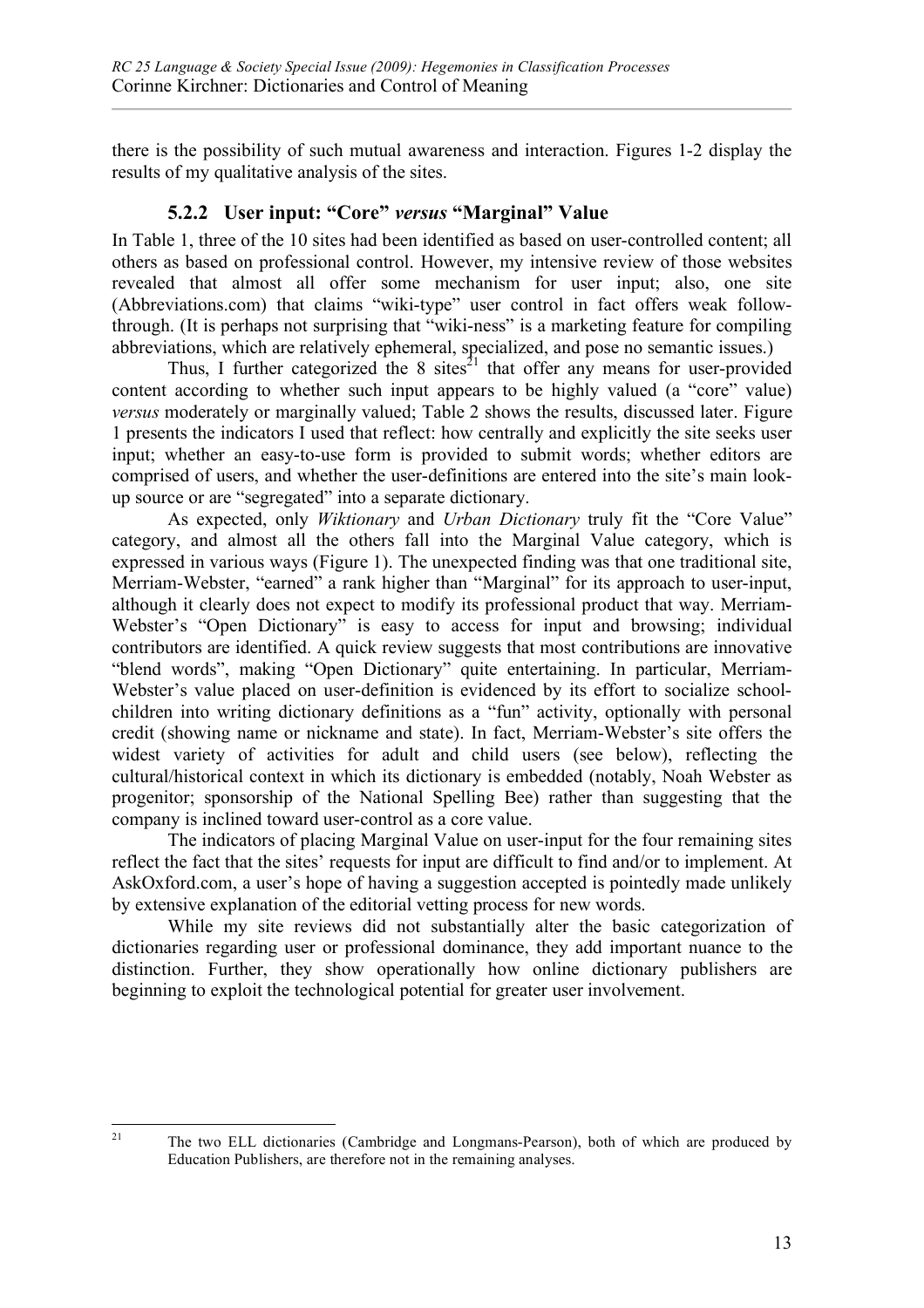#### **Figure 1: Indicators of Value Placed on User-Definitions by Selected Popular Online Dictionary Sites.**

#### **Core value**

- **–** Home page clearly states that user input is the only or main way that words and definitions are entered and clarifies how to do that (Urban Dictionary, Wiktionary)
- Discussion of entries (Wiktionary) or "Comments" (Urban Dictionary) is encouraged and easy to enter
- Becoming an editor is encouraged and easy to do (Urban Dictionary, Wiktionary)
- Voting on entries is easy, which determines the order of definitions if more than one are submitted for a word (Urban Dictionary)

#### **"Pseudo-Core"**

**–** Adopts the "wiki" rhetoric and overall screen appearance, and provides a form for entering words and definitions, and for becoming an editor (offers a free T-shirt) but offers no Discussion section. It does not show which entries have been offered by users, nor are editor guidelines provided.

#### **Moderate value**

– Clearly invites, and provides easy form for user contributions for an "Open Dictionary" that is maintained separately from the main look-up source. Also offers a separate userbuilt dictionary in the "For the Kids" section. (m-w)

#### **Marginal value**

- Invites user contributions for a separate "Online Community Dictionary", and provides an easy form, but these are very difficult to find (shown as second option under a link for "Feedback.") (freedict )
- Within recently added "Forums", one topic is "Missing from Dictionary"; explains it refers to a word that user feels should be in the "licensed" traditional dictionary that is the site's main look-up source (yourdict)
- Within "About Us", notes that many suggestions for the site's ongoing updating result from suggestions by the site's users; however, this is not mentioned on the home page and no form is provided for submissions. (webopedia)
- In an article on new words, located deep into the site, asks users who have "spotted a new word" to email the word and brief explanation of what it means and "if possible, where you came across it," but no submission form is provided, and other articles make clear the rigorous editorial selection process for accepting new words. (askOxford)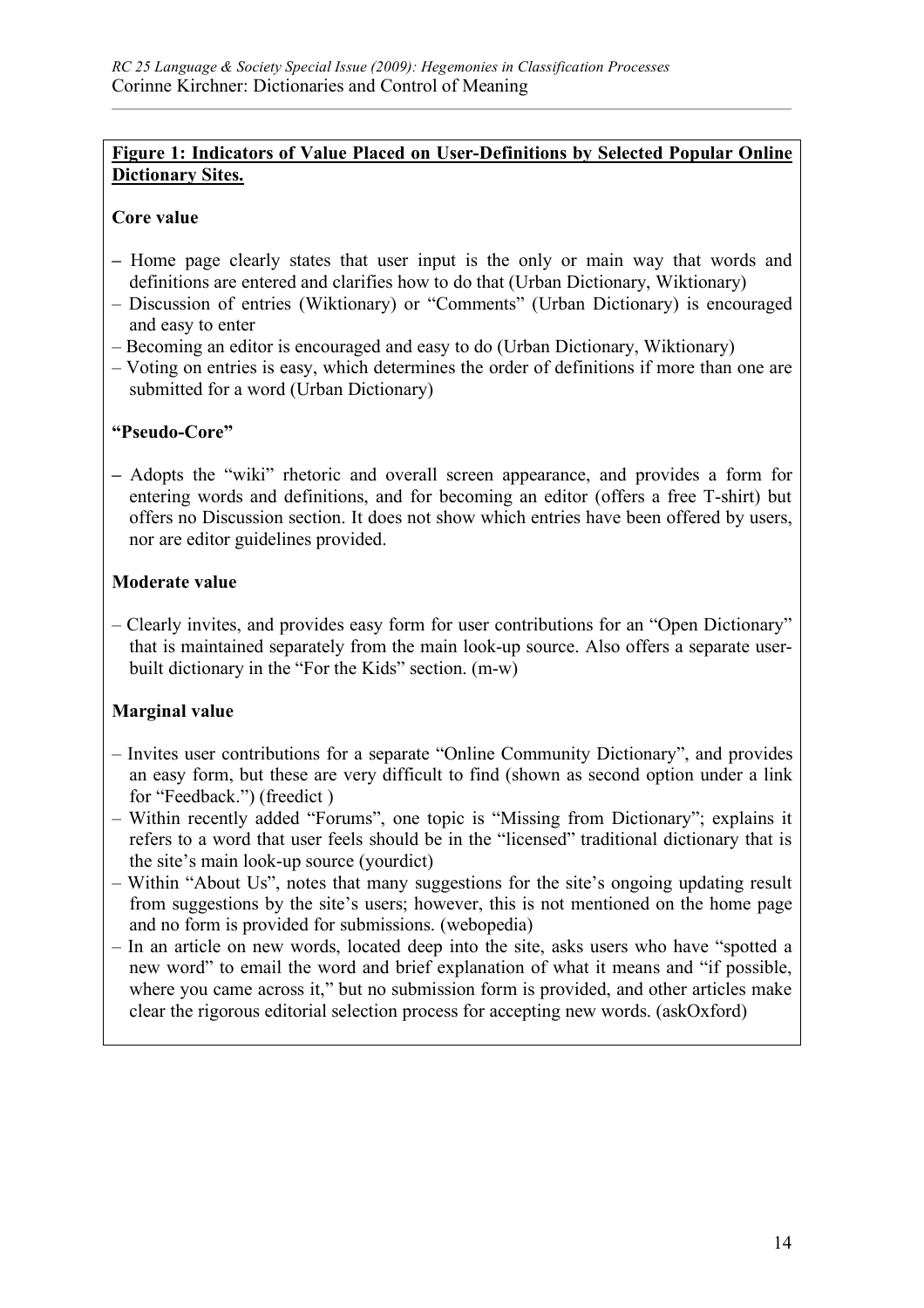Figure 2 extends the evidence about activities that sites offer in attempting to engage users, besides submitting words and definitions. These activities are of interest to the extent they may contribute to forming an identity as dictionary-user other than in a traditional "needy supplicant role" (i.e., the traditional user seeks a handout – a definition, pronunciation, or etymology -- from the professional's treasure trove of lexical knowledge.)

As noted, the key analytic distinction is whether the activities are "individualized" or "community-building." *Within* those categories, I have grouped examples according to degree of involvement based on (my estimate of) how much effort the user must exert to do the activity.

Figure 2A presents the *individualized* activities. All these sites offer one or more low-involvement options; except for *Wiktionary,* all have a "Word-of-the-Day" on the home page, or linked from it. Indeed, all the sites also offered at least one moderately involving activity. High involvement activities are rare, but offered by several sites. It is noteworthy that *Wiktionary* and *Urban Dictionary* offered almost no activities categorized as "Individualized" (*Urban Dictionary* has a Word-of-the-Day), because all their activities fit into the community-building category.

In general, if the site owners subscribe to reports on web-metrics (they could receive such information from activities with moderate or high involvement, because users take some action on the site), what they would learn from most of these activities seems more suited to marketing than professional applications. However, some activities might help inform professionals about trends in vocabulary needs and interests (e.g., building a personal word list; suggesting a Word-of-the-Day).

Figure 2B is of particular interest because it details the type of *community-building* activities offered. The common element in these examples is that when one user engages in the activity, other users can be aware of it. Minimally, that demonstrates to them that there is a virtual community involved with the site, with the potential (but it would be a big leap) for building greater identity and even for mobilization.

 In the "Low Involvement" category, the presence and activity of others is known but it is one-sided and at least one party is anonymous, e.g. casting a vote up or down on a definition in *Urban Dictionary*; reading without participating in a "Forum" (a discussion board on language-related topics-- e.g. vocabulary, grammar – where more knowledgeable members, or perhaps staff , answer questions.)

For "Moderate Involvement," the user shares information about him/herself, e.g. Wordlists s/he has built, or participates in a Forum discussion infrequently.

For "High involvement", all but one of the concrete examples (frequent participation in Forums) come from *Urban Dictionary* and *Wiktionary*. In these activities, members interact with each other more or less directly, and have some knowledge of who that is (usually "nicknames"). *Urban Dictionary* offers an ongoing Chat room (my few brief visits show that discussing words and definitions is not how it is used; rather it revels in competitive patter of seemingly light-hearted and gross insults. But the potential for actual chats about language is in place.)

In *Wiktionary*, a community identity is literally possible as a "Wiktionarian," with optional picture and bio to introduce oneself. Also, a status hierarchy of titles and privileges in editing exists, based on elections by those who have titles, in a nominating and "campaigning" process that is visible to anyone interested.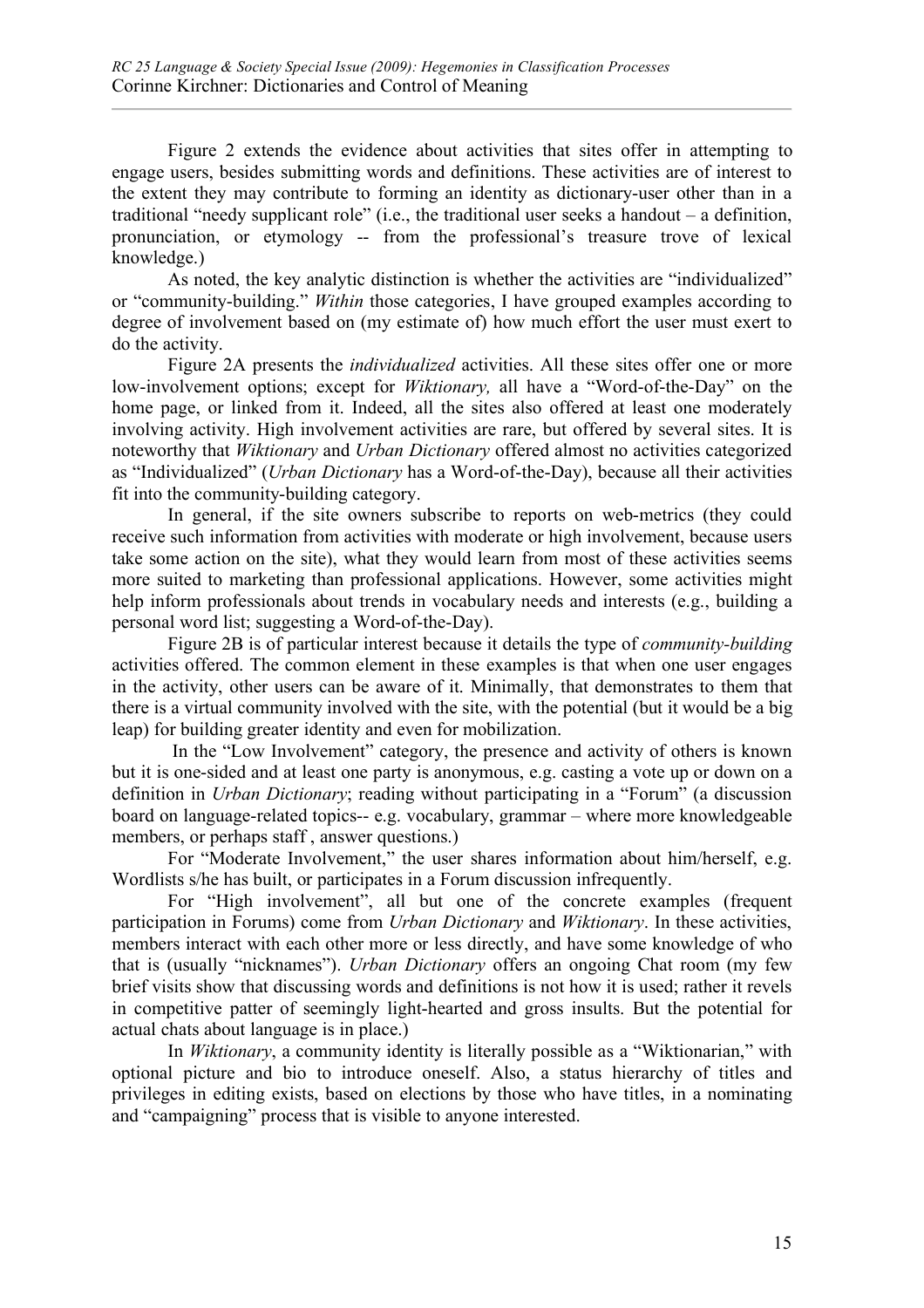#### **Figure 2: Examples of User Activities Offered by Selected Popular Online Dictionary Sites, Toward Forming Identity (A) as an** *Individualized* **Dictionary User and/or (B) as a member of a** *Community* **of Dictionary Users**

A. Individualized Activities that require:

a) Low involvement

- -- on home page, read Word of Day, recently added terms, etc. (provided by all)
- -- on home page, read an article about words or dictionaries (askOxford, m-w)

b) Moderate involvement

- -- build a personal "word list," i.e. for own vocabulary-building (several)
- -- play word game provided, e.g. crossword puzzle (several)
- -- request emailed "Word of the Day" or word games (several)
- -- use 1 or 2 links to get to any of the above(any)
- -- add a link to the dictionary on own computer home page (several)
- -- watch "live" as words/definitions are being added (Urban Dictionary)

c) High involvement

- -- send suggestion for "Word of the Day" (several)
- -- follow the dictionary on Twitter or RSS feed (several)
- B. Community-building activities that require:
- a) Low involvement
- -- vote anonymously (positive or negative) on word definitions (Urban Dictionary)
- -- read Forum discussions without participating

b) Moderate involvement

- -- Share (anonymously) one's own Word List and read other members' lists (yourdict.)
- -- Participate in Forum discussions infrequently (Yourdictionary labels infrequent participants as "newbies")

c) High involvement

- -- Frequent participant in Forum discussions (labeled "Senior Members" in Yourdictionary)
- -- In the *Wiktionary* community:
- -- Edit entries, with or without name (but IP address will be taken) and participate in discussions about entries;
- -- Become a "Wiktionarian," giving name (real or nickname) and bio, picture optional
- -- Apply for various levels of "Administrator" status, which will be voted on by others with that status, in a process that can be view by anyone; status achieved only after a high level of participation that meets with others' approval.
- -- In the *Urban Dictionary* community:
- -- register as editor (anyone may register, but more established editors will review edits before they are implemented)
- -- participate in chat room
- -- participate in blogging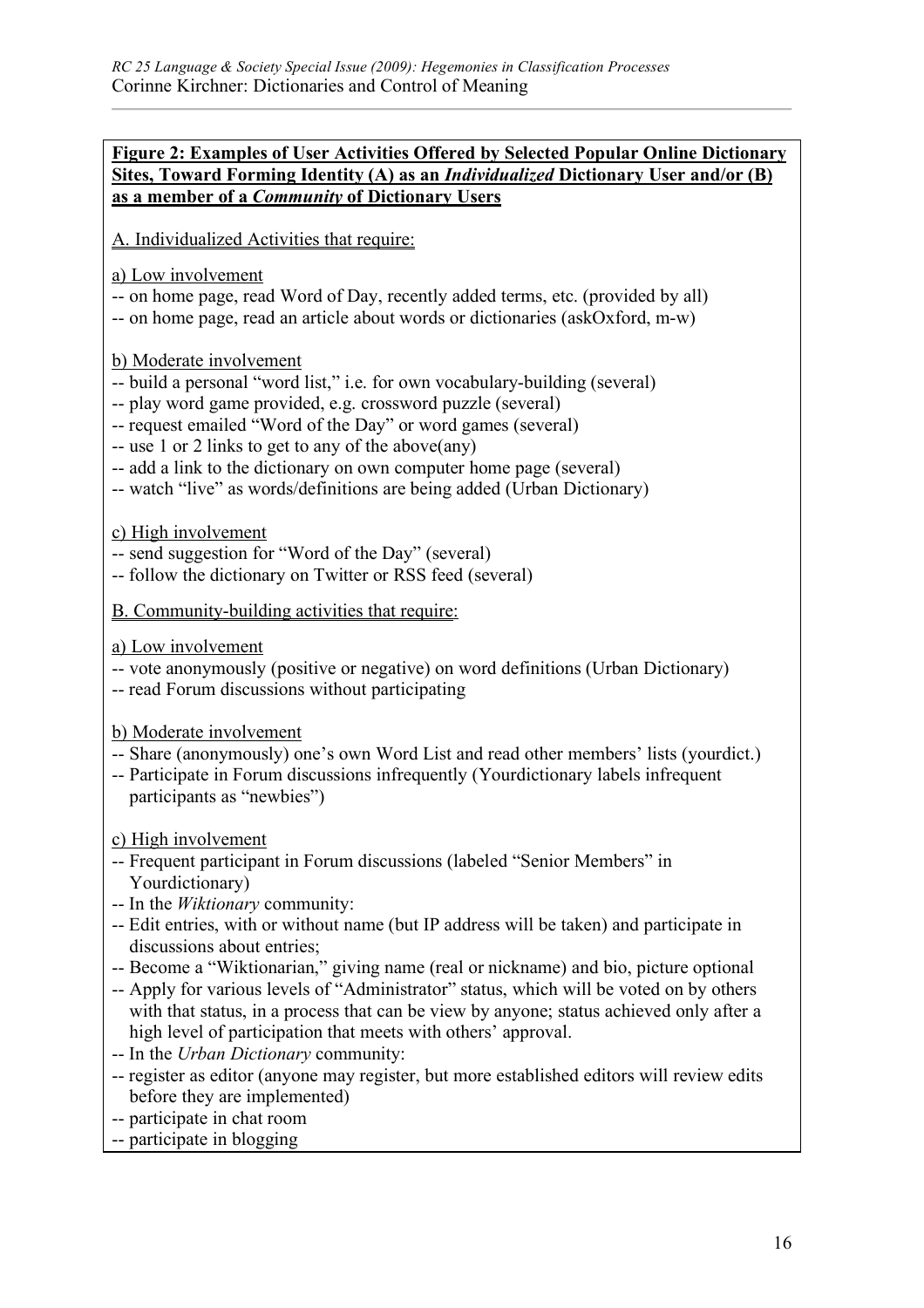# **6 Summary and Conclusions**

### *6.1 Emerging Opportunities for User Control in Dictionary Processes*

Table 2 summarizes the data, and takes a broad leap into implications. The last column suggests how the features of dictionary-sites that have been reviewed, might combine to facilitate long-range effects on the *status quo* of professional control over dictionarydefinitional processes.

**Table 2: Emerging Opportunities for User Control Over Online Dictionary Processes: A Qualitative Summary of Indicators of: Value Placed on User Input; Types and Amounts of User Activities Offered by Top Eight English Dictionary Sites;** <sup>22</sup> **and Implications for Professional Control**

| Name of site              | Value<br>placed on<br><b>User Input</b> | <b>Opportunities</b><br>for Building<br><b>Identity:</b><br>$a_{\cdot}$<br><b>Individualized</b> | <b>Opportunities</b><br>for Building<br><b>Identity:</b><br>b. Community-<br>oriented | <b>Implications</b> for<br><b>Professional Control</b> |
|---------------------------|-----------------------------------------|--------------------------------------------------------------------------------------------------|---------------------------------------------------------------------------------------|--------------------------------------------------------|
| The freedictionary.com    | Marginal                                | Low                                                                                              | Low                                                                                   | <i>Sustains</i>                                        |
| Merriam-Webster<br>Online | Moderate                                | High                                                                                             | Moderate                                                                              | <i>Enhances</i>                                        |
| Urbandictionary.com       | Core                                    | Low                                                                                              | High                                                                                  | Poses "stealth<br>threat"                              |
| Wiktionary.org            | Core                                    | Low                                                                                              | High                                                                                  | Diminishes                                             |
| Yourdictionary.com        | Marginal                                | High                                                                                             | Moderate                                                                              | Enhances                                               |
| Webopedia.com             | Marginal                                | Low                                                                                              | None                                                                                  | <i>Sustains</i>                                        |
| AskOxford.com             | Marginal                                | Moderate                                                                                         | None                                                                                  | <i>Sustains</i>                                        |
| Abbreviations.com         | Pseudo-Core                             | Low                                                                                              | Low                                                                                   | <i>Sustains</i>                                        |

I will comment first on the columns that summarize, at the dictionary site level, features that were separately (and selectively) illustrated in Figures 1-2 (Value on User-input; Opportunities for Individualized and Community-Based Identity). To arrive at the impressionistic summary measures, I considered not only what activities each site offered, but whether it offered few or many of them. At best, these results must be considered tentative.

Some results in Table 2 were unexpected, notably finding that any traditional dictionary sites went beyond a minimal gesture to solicit and feature content from users. I concluded that although Merriam-Webster segregates its "*Open Dictionary*" from its standard product, the site gives the latter enough prominence to suggest it values userinput.

Regarding opportunities for individualized identity-building, I had no clear expectations and the results do not seem surprising. By contrast, I was surprised that sites other than *Urban Dictionary* and *Wiktionary* offered features potentially promoting a

 $22$  Includes only those dictionaries that offer any possibility for user input into definitions.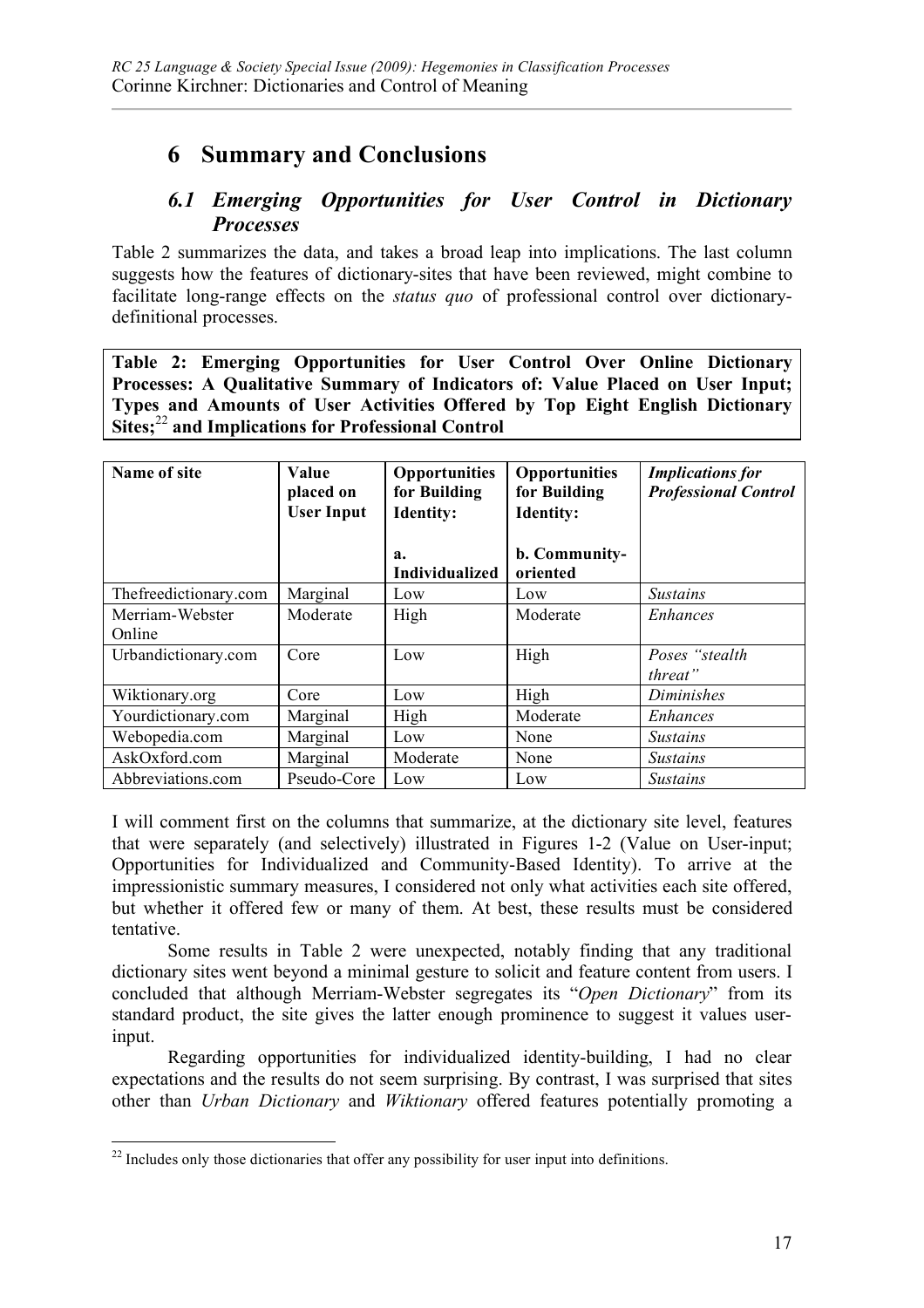community-based identity around involvement in dictionary processes. Again, Merriam-Webster qualifies, not only because of "*Open Dictionary*," but also its projects to socialize children beyond learning how to *look up* word-definitions to how to *create* them. Similarly, *Yourdictionary's* elaborate structure of discussion Forums, with activity records that all users can see, suggests greater opportunity to develop community-based identity than expected in a professionally controlled site.

How might these site-level patterns of features combine in the future to affect power relations between professionals and users in the institutional arena where dictionary-making occurs? The most defensible prediction (Table 2, last column) is that for most sites, entrenched professional control will be sustained (four sites) or even enhanced (two sites). The former outcome reflects the fact that even though varied user activities were identified, these sites (*freedictionary, webopedia, askoxford, abbreviations*) offer few activities even at the individualized level, and few or none at the community level.

The story is more complex for the two sites that may enhance professional control. For them (*Merriam-Webster* and *Yourdictionary*), I expect the high-level of individualized activities will provide their publishers with considerable information about users that they can shape for both marketing and content purposes. Both sites also offer some communitybased activities with potential in the *long* long-run for users to discover shared interests and some influence over definitional issues, but until then those activities add further to the publishers' fund of user information. Rather than sharply altering power relations, providing community-based activities on these sites may more subtly reduce "social distance" between professionals and users, from both directions.

Finally, the most interesting speculations concern the user-generated dictionaries. They exemplify user-control within their own spheres, but can we envision their affecting professional control over dictionary-processes generally? It seems safe to project that *Wiktionary* will undermine professional dominance in its domain, perhaps more slowly than is occurring regarding *Wikipedia*, but drawing on the *Wikipedia* effect (Cohen, 2008).

*Urban Dictionary* is a more questionable matter. While *Wiktionary* is a distinctly adult activity, *Urban Dictionary* is youth-dominated but is drawing increasing attention in mainstream media (e.g., Heffernan, 2009; Smarty, 2009). *Wiktionary* covers standard language though it includes slang and new forms; *Urban Dictionary* claims only to cover slang, but in fact includes general terms.

It is intriguing to consider that the *Urban Dictionary* phenomenon – with its sloganized call to any and all to "Define Your World" – could be seen as part of a "stealth" social movement<sup>23</sup>. Under the right conditions, its large virtual community  $-$  or a substantial sub-community within it -- could recognize a common interest in definitional (and classification) issues that affect their life-chances, and could mobilize to protest the old methods and shape new alternatives.

A not-impossible example is intergenerational job competition emerging in a greatly constricted job market, where classification and labeling of labor market qualities negatively associated with youth could be contested. The stealth *weapon* that the *Urban* 

 <sup>23</sup> A newer venture -- *Leximo* (www.leximo.org) -- is unlikely to approach *Urban Dictionary's* clout, but illustrates the social movement mentality of some user-generated dictionaries by declaring a "Manifesto" to guide its development as a "Social Dictionary", and by proclaiming on its home page: "Become a part of the Revolution! Spread the word about Leximo!"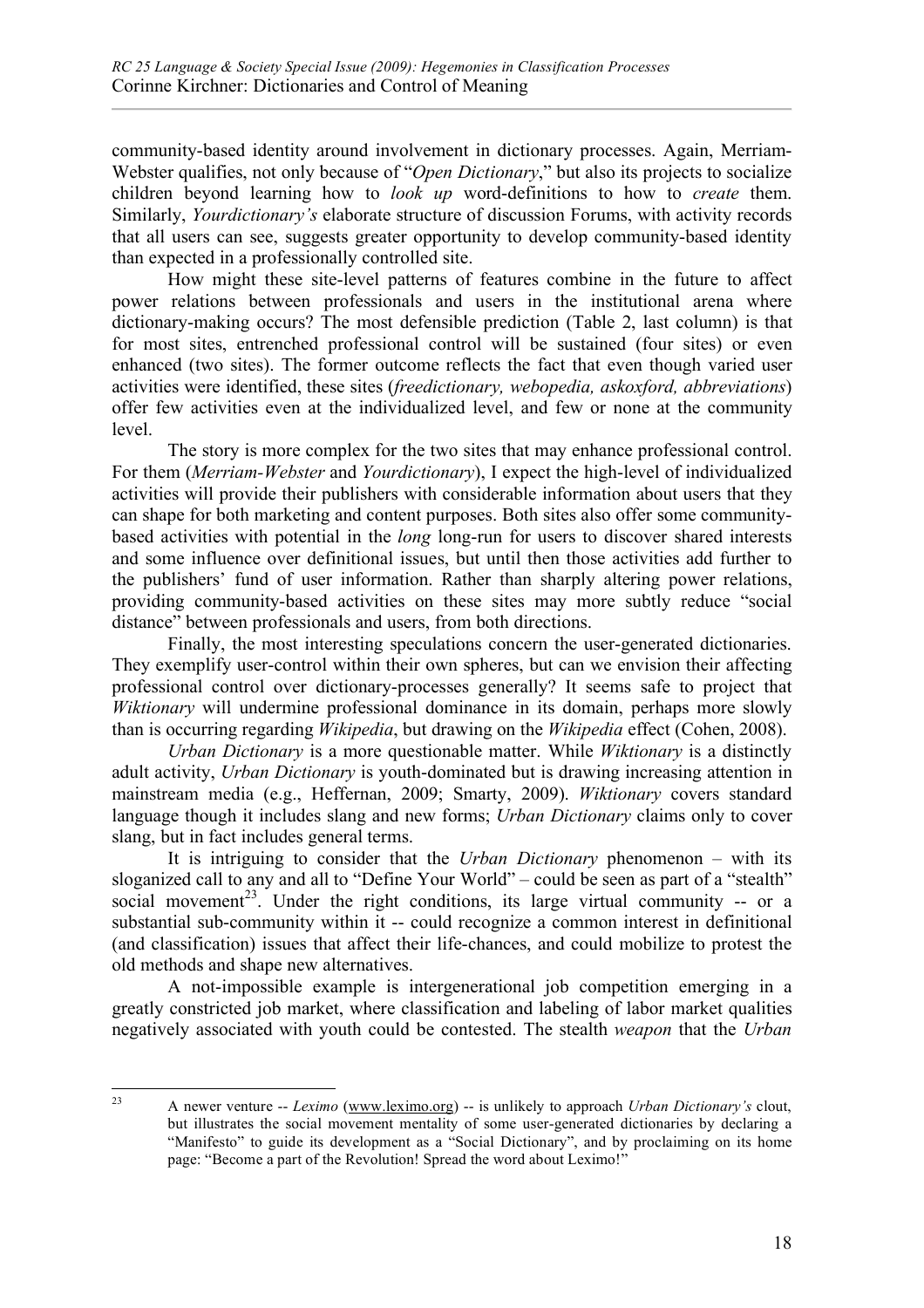*Dictionary* community could effectively wield is being continually sharpened on its definitional "raw materials" (sometimes extremely raw.)

That weapon is its "style" – which is best characterized as imaginative, humorous ridicule. Professionals (lexicographers, academics, others) are vulnerable to that weapon, being widely perceived – not only by youth -- as terminally stuffy. Indeed, that weapon has recently been used by political comedians in the U.S. and promulgated through online and other news media – and has indeed proved effective in national politics. Not unexpectedly, *Urban Dictionary's* site features a press section, and on its home page highlights its pickup in mainstream news-media.

I do not seriously expect my scenario about *Urban Dictionary* in the short-term. Rather, the scenario supports my opening suggestion that new social forms emerging in dictionary-making (viewed as efforts to control meanings) deserve serious attention by sociologists. The new forms and processes resonate with related populist trends online. Consequently, their potential is enhanced for contesting power relations that, like classification systems generally, draw sustenance from the reflexive and pragmatic as well as semantic capacities of language.

## *6.2 Reflections on Theory*

Reflections on my earlier review of sociological theory help point the way forward. Earlier, I situated Bourdieu's analysis of dictionaries in its historical national setting, which this study has shown increasingly out of touch with conditions of online dictionaries (e.g., beyond jurisdiction of language institutes; allowing frequent updating and input by non-experts).

But Bourdieu's insights on linguistic capital remain a productive framework for doing research on dictionaries; it simply requires turning his rigid categories for describing  $dictionaries<sup>24</sup>$  into *variables*. Then, we can locate contemporary dictionaries accordingly (e.g., variable authority over dictionary content by professionals, producer/marketers, and users) to study how different types of dictionaries influence processes that generate interactional meanings (e.g., in social movements).

Regrettably, neither Bourdieu nor Luhmann is alive to tackle extending -- possibly revising -- their theories of language in the evolving digital-world context. By contrast, White, with colleagues, is actively engaged in plumbing linguistic aspects of his theoretic framework of social formations to expose underlying "meaning mechanics."25. They have not explicitly considered whether and how the digital context might elaborate dynamics (including language) of identities seeking control. Nor have they proposed study of dictionaries as a tool in uncovering "meaning mechanics." However, in current work (White and Fontdevila, 2009), they strongly argue for attending analytically to pragmatics of language use. Since the meta-pragmatic act of *defining* is pervasive in its informal manifestations, I conclude that dictionaries -- the formal iceberg-tip of attempts to control ambiguity and meaning – merit continuing research that informs theory.

 <sup>24</sup> Re-stating Bourdieu's definition: Dictionaries are repositories of word-codings (semantic and pragmatic, e.g., designating low-status usage) done by experts with authority derived from stateapproved educational criteria. Dictionary coding of words and phrases, we might venture, operate like federal monetary policy does for financial capital, regulating their exchange value as linguistic capital. The expression "coining words" captures the analogy nicely.<br>My term.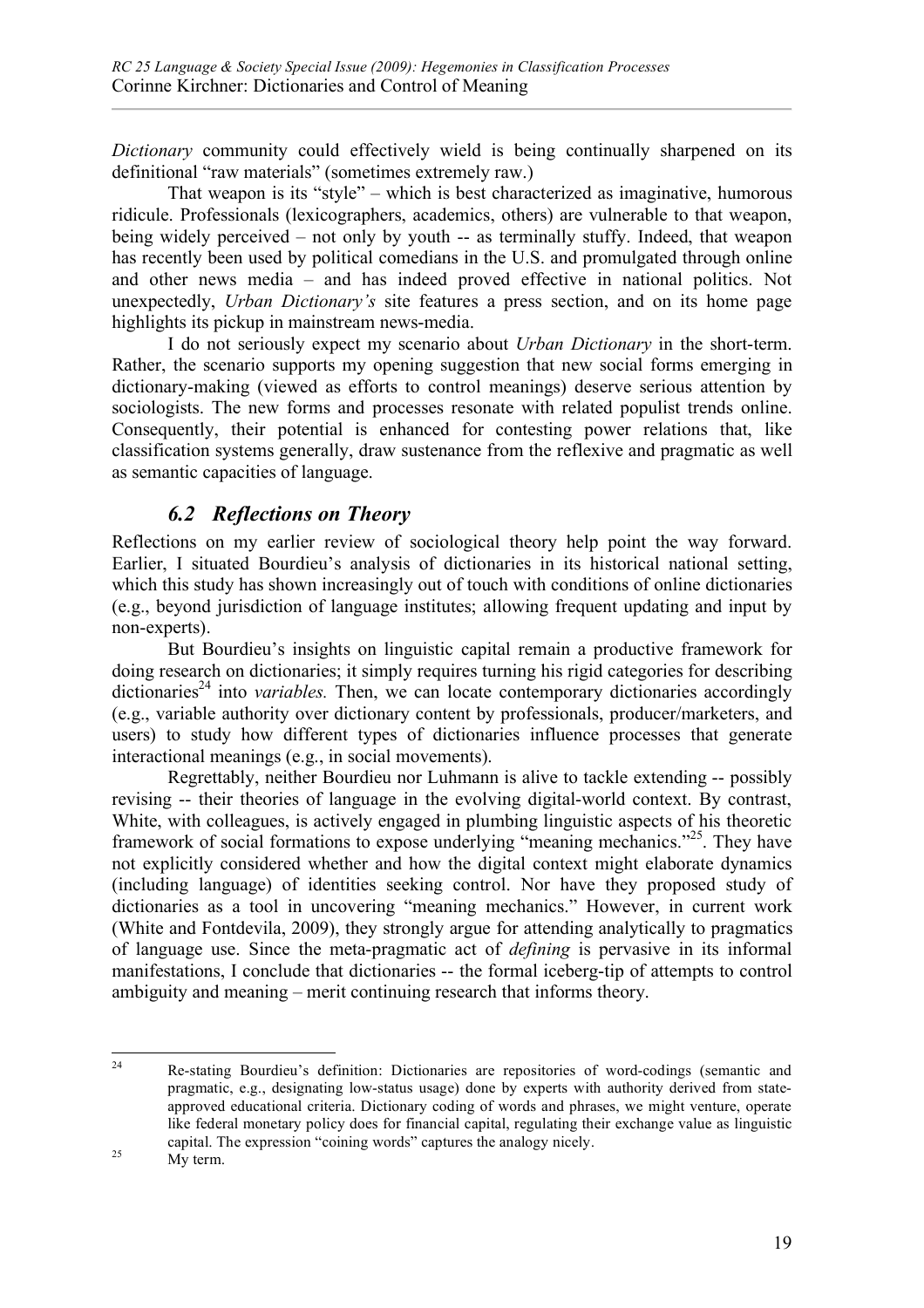# **Acknowledgements**

Thanks to Beth Haller, Harrison White, this issue's Guest Editors, and two anonymous reviewers for critical reading of an earlier version. Most of their suggested improvements have been implemented herein and/or pose challenges for future development of this work.

## **References**

- Abbott, Andrew (1988) The System of Professions: An Essay on the Division of Expert Labor, Chicago: University of Chicago Press.
- Bourdieu, Pierre (1991) Language and Symbolic Power, Cambridge MA: Harvard University Press.
- Bourdieu, Pierre (1992) The Rules of Art: Genesis and Structure of the Literary Field, Stanford, CA: Stanford University Press.
- Bourdieu, Pierre (1977) "The Economics of Linguistic Exchange," Social Science Information, XVI, 6, 645-657.
- Bowker, Geoffrey C. and Star, Susan L. (1999) Sorting Things Out: Classification and its Consequences*,* Cambridge, MA, MIT Press.
- Cohen, Noam (2008, March 29),"Have Hope All Ye Who Enter Here," New York Times, The Week in Review, p.3.
- Cotter, Colleen and Damaso, John (2007, Feb.) "Online Dictionaries as Emergent Archives of Contemporary Usage and Collaborative Codification," *Queen Mary's OPAL #9* (Occasional Papers Advancing Language), University of London.
- Crystal, David (2008), Txting: The Gr8 Db8, Oxford, UK: Oxford University Press.
- Damaso, John (2005) The New Populist Dictionary: A computer-mediated ethnographic case study of an online, collaboratively authored English slang dictionary.M.A. dissertation, Queen Mary, University of London.
- Emerson, Caryl (1983, Dec.) "The Outer Word and Inner Speech: Bakhtin, Vygotsky, and the Internalization of Language," Critical Inquiry*,* v. 10, no. 2, 245-264.
- Emigh, William and Herring, Susan C. (2005), "Collaborative Authoring on the Web: A Genre Analysis of Online Encyclopedias," Proceedings of the Thirty-eighth Hawaii International Conference on the System Sciences, (HICSS-38) Los Alamitos: IEEE Press.
- Godart, Frederic C. and White, Harrison C. (2009) "Switchings under Uncertainty: The Coming and Becoming of Meanings," unpublished paper. Contact first author through Department of Sociology, Columbia University, New York City.
- Heffernan, Virginia (2009, July 5) "Street Smart: Urban Dictionary," New York Times Magazine.
- Heffernan, Virginia (2008, May 11) "Lexicographical Longing," New York Times Magazine.
- Kirchner, Corinne (2008, Sept. 6) "Netlingo in Online DxNrEz [Dictionaries]: Institutional Responses to an Innovative Language Form," presented at Research Committee #25, "Language & Society" meeting, International Sociological Association, Barcelona, Spain
- Konieczny, Piotr (2009, January), "Governance, Organization and Democracy on the Internet," Sociological Forum, 24, 1, 162-192.
- Landau, Sidney I. (2001) Dictionaries: The Art and Craft of Lexicography,  $2<sup>nd</sup>$  edition. New York: Cambridge University Press.